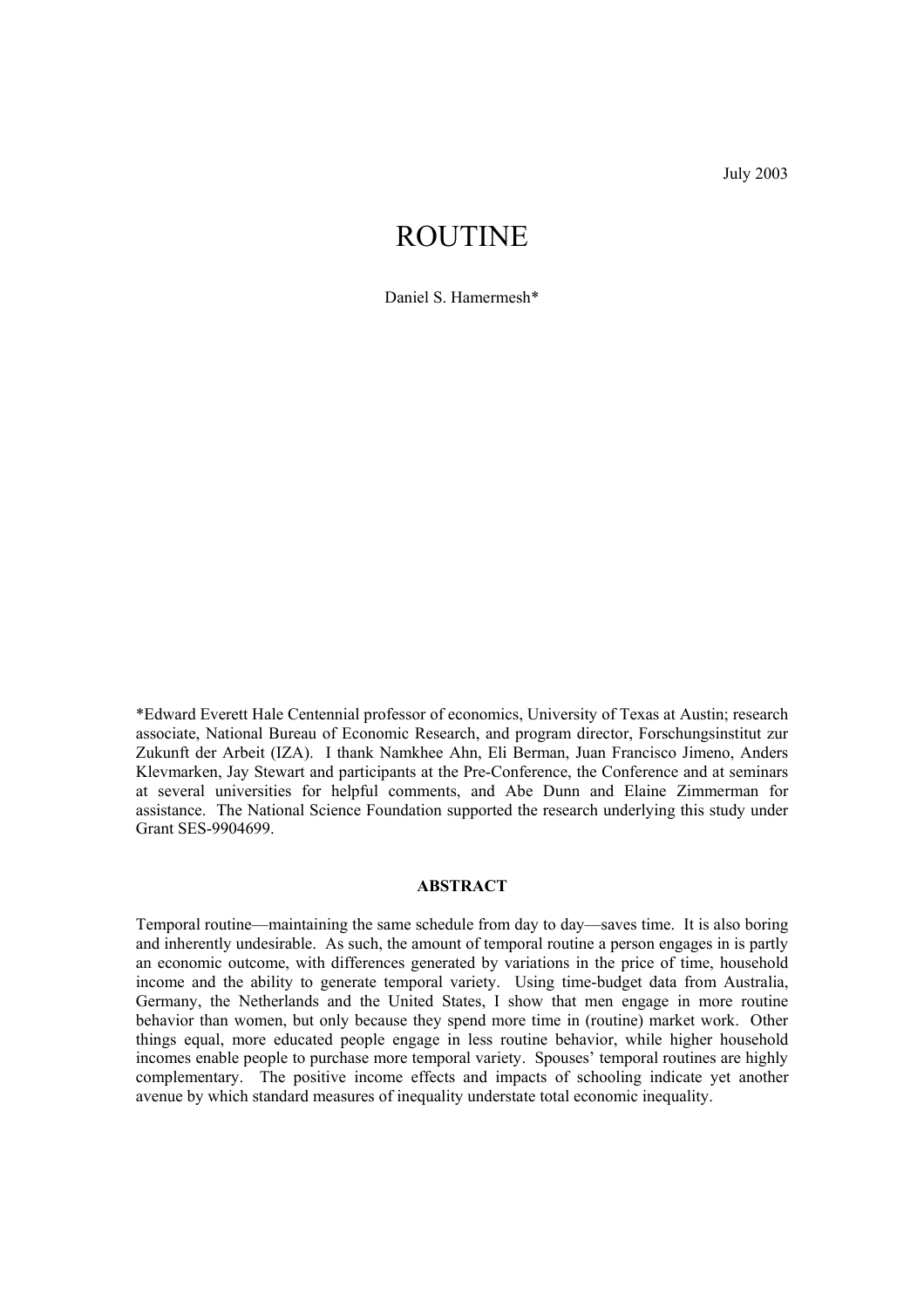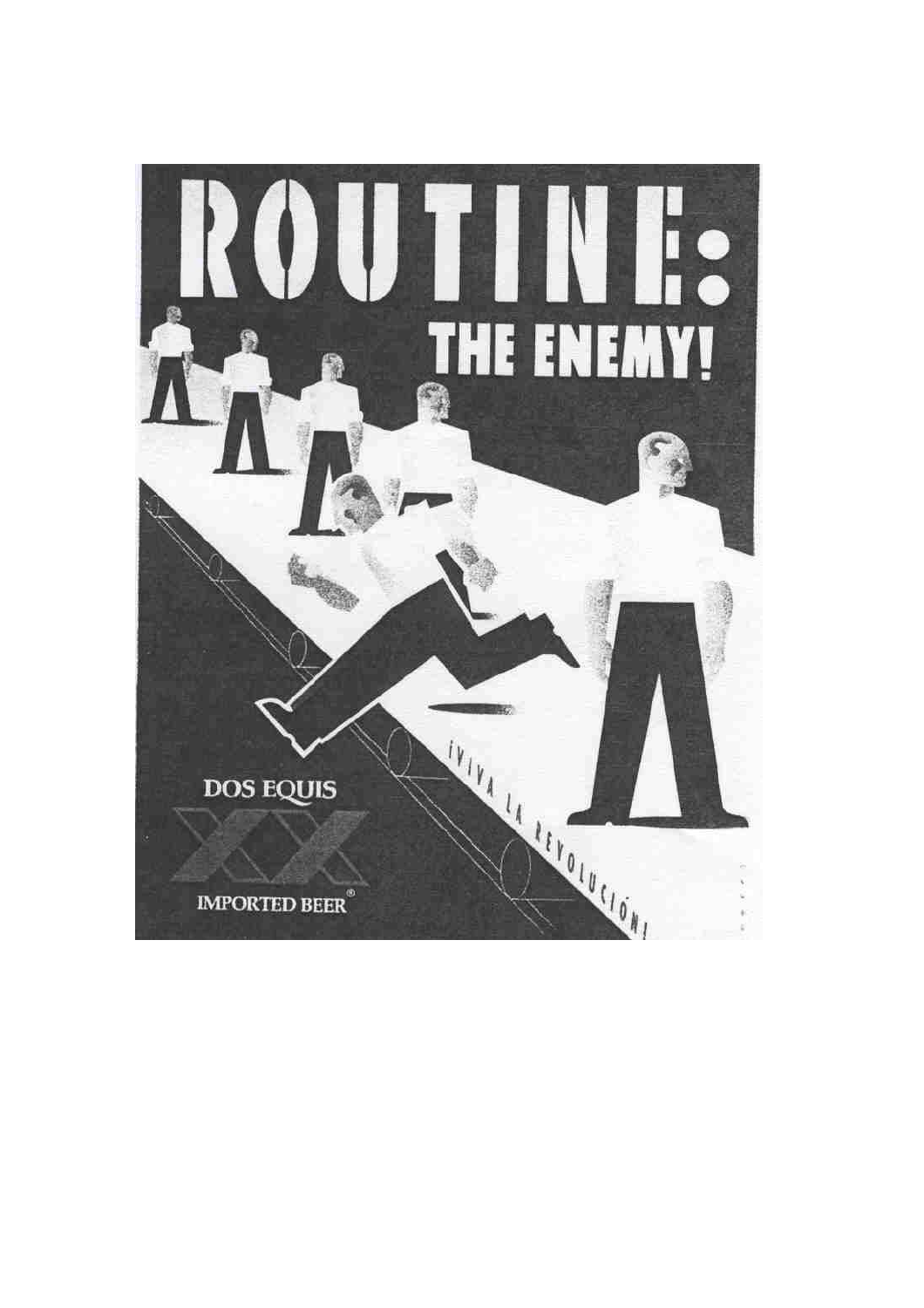#### **I. Introduction**

The unabridged dictionary defines routine as, "a customary or regular course of procedure." The notion of regularity is explicitly temporal in terms both of when an activity occurs and its repetition at that same time over several time periods. The biopsychological evidence for temporally routine behavior is immense. We know (see Moore-Ede et al, 1982) that both plant and animal organisms have natural circadian rhythms, although (absent any visual or aural cues) these are by no means naturally 24-hour rhythms for most organisms. Natural cues turn species-specific rhythms into 24-hour rhythms; and among social species the evidence suggests that individuals' actions reinforce the behavior of other members of the same species to generate more commonality among members than would arise if each operated in vacuo (Wever, 1982). Social interactions generate externalities in the timing of activities and market work (e.g., Weiss, 1996).

While biological forces and natural cues no doubt affect behavior, it is difficult to believe that these fully determine humans' day-to-day timing of their activities. Rather, "routine" over time is almost certainly an activity that involves individual choice, and as such it is an economic activity: It forces its practitioner to forego something (temporal variety) that may be desirable, and it presumably enhances utility, either directly or because it is productive (enables the worker to earn more and thus eventually consume more, or to economize on the quantity of time used in household production). As such, it should differ from one person to another depending on their different abilities and incentives to engage in temporally routine activity. It should thus be amenable to economic analysis like anything else that affects incentives to consume and produce.

As with other interpersonal differences in consumption, variations in the timing of economic activities across days affect individuals' welfare. Deducing interpersonal differences in well being simply by examining how much people consume, or even when their consumption occurs (as did Hamermesh, 1999a, in studying the timing of work), provides an incomplete picture of those differences. Economic welfare also depends on the desirability of temporal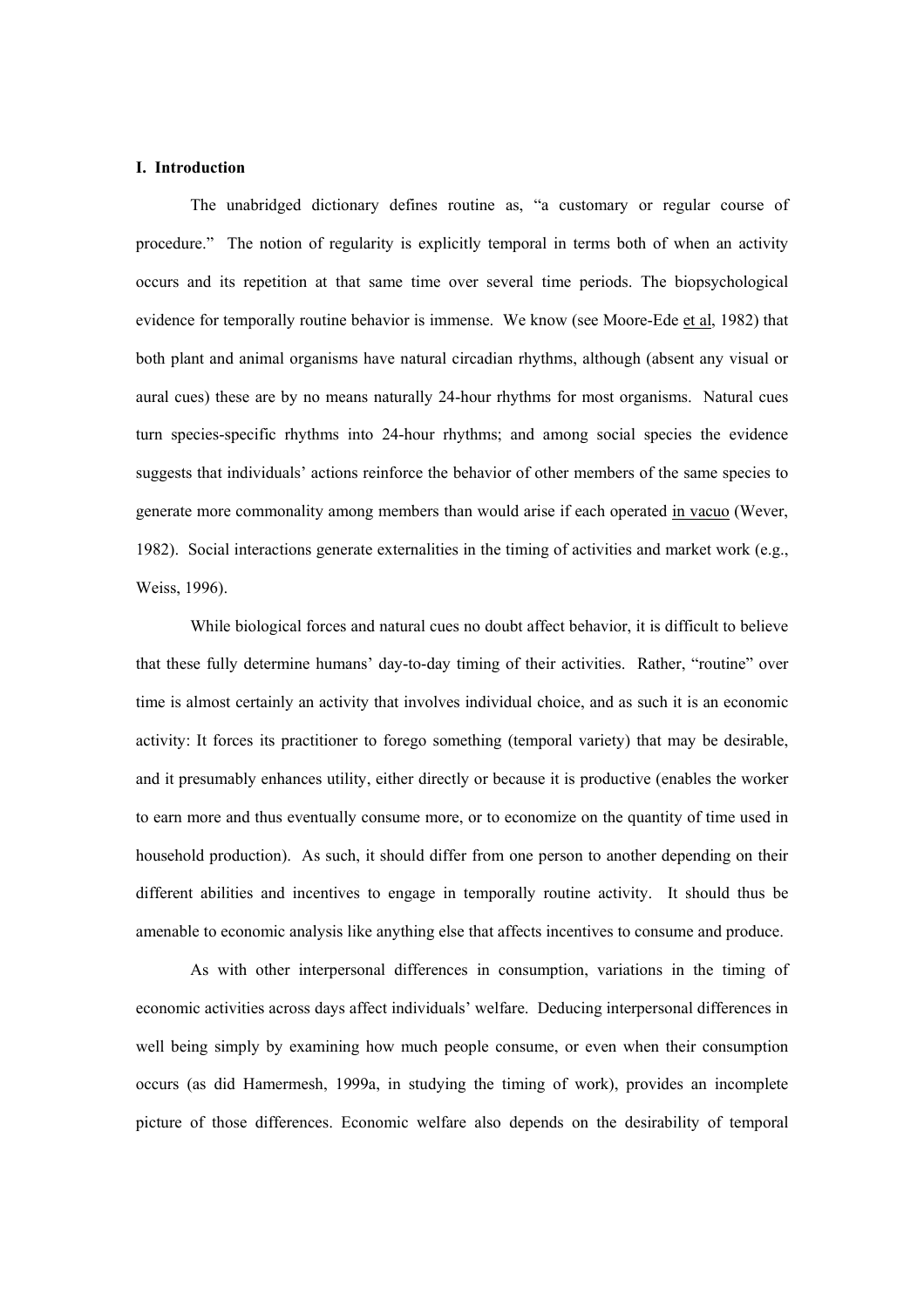routine/variety and on the correlations of its consumption with other components of individuals' full income. Thus examining the determinants of routine/variety contributes to a broader understanding of the distribution of economic returns.

By routine I mean temporal routine—doing the same thing in each of at least two time periods at the same time.<sup>1</sup> I do not explicitly address routine defined in terms of variations in the kinds of commodities produced in the household across time periods (but see Gronau and Hamermesh, 2001). The focus is exclusively on the similarities or differences in when an activity occurs during at least two different periods of time. While studies of what and how much people consume are ubiquitous, the literature on when they consume is almost nonexistent (but see the theoretical work by Winston, 1982). The empirical analysis here opens this area of study of human behavior by presenting some new tests of the role of economic incentives in individuals' use of time. It also provides evidence on how the externalities generated within a household affect the behavior of husbands and wives.

In Section II I derive a theory of the demand for temporal routine. The essence of the idea is that temporal routine is useful, in that it enables people to economize on the set-up costs of consumption and production, but that (at the margin) it is undesirable, since it restricts people's ability to enjoy temporal variety. Section III outlines the general ways in which we move from the theory to the empirical analysis of time budgets, and it presents the details of the underlying data sets. Section IV generates tests of the theory and information on demographic patterns of interpersonal differences in routine in the four countries whose time budgets I use.

### **II. A Model of Demand for Temporal Variety**

 $\overline{a}$ 

Temporal variety is the opposite of temporal routine. It is expressed in people's behavior as engaging in a particular activity at different times on different days. I assume that consumers find temporal variety desirable at the margin, although I later examine how the results are

<sup>&</sup>lt;sup>1</sup>The only study of which I am aware that even measures the extent of intertemporal similarity of activity (and that only for transport) is Rindsfüser (2001).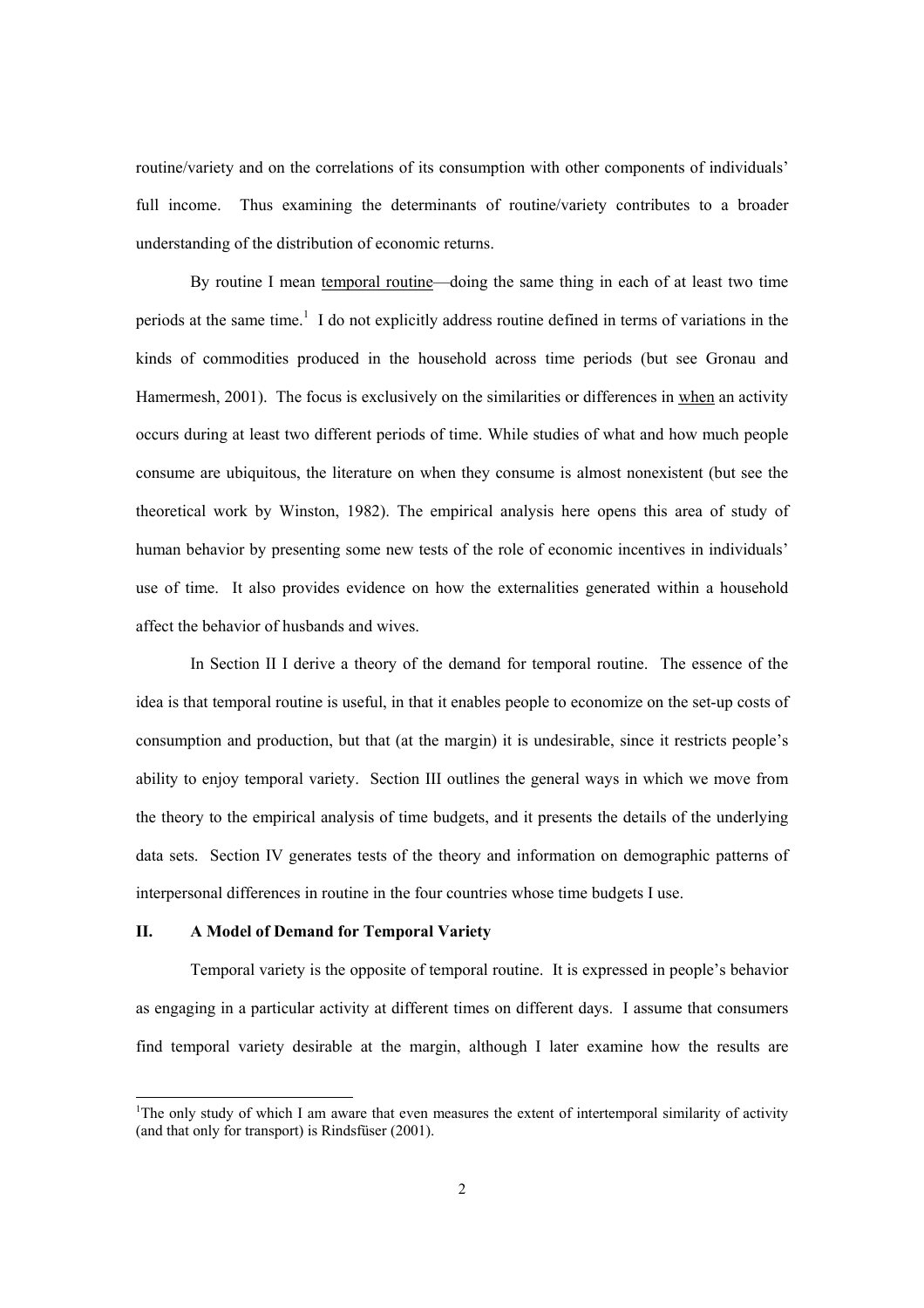affected if this assumption is incorrect at least up to some margin and consumers have positive preferences for at least some temporally routine behavior. One could readily study temporal routine across days, weeks, or even years, and these are equally interesting. I concentrate on routine across days, because the available data only allow comparisons across days.

We can capture the essence of the demand for temporal variety in a model that postulates two commodities,  $Z^A$  and  $Z^B$ , and two time periods, 1 and 2, of fixed length on each of two days. The consumer's utility is determined by the amounts of these commodities that she consumes and by the temporal variety inherent in the timing of her consumption. Her utility is:

(1) 
$$
U = U(Z^A, Z^B) + R(V)
$$
,

 $U_i > 0$ ,  $U_{ii} < 0$ , and  $U_i \Psi 4$  as  $Z^i \Psi 0$ . The  $Z^i$  are commodities that must be consumed on each day in time slot 1 or time slot 2. Both the (nonzero) amounts of the commodities and the timing of their consumption on each day are subject to choice.

The consumer's satisfaction is enhanced when she produces more of the two commodities and when the commodities are produced at different times on the two days. That temporal variety (of a fixed quantity to be consumed) is utility-enhancing is not clear a priori, although it seems reasonable: If it were not, the costs of generating variety would ensure that everyone produced each commodity at exactly the same time each day. Given these assumptions, temporal variety is completely captured in this simple model by:

$$
(2) \tV = A_{11}[1 - A_{21}],
$$

where the indicator  $A_{ik} = 1$  if commodity i is consumed on day j in time slot k, j, k=1,2,  $A_{ik} = 0$ otherwise. V=1 if the commodities are consumed at different times on the two days, V=0 if they are consumed at the same time on the two days. I assume that  $R(1) > R(0) = 0$ .

Production of the commodities  $Z^i$  proceeds by the individual combining goods  $X^i$  that are purchased in the market at prices  $p<sup>i</sup>$  and the time available in the time slot k. Since the slots are of fixed length, we ignore them here (but relax this assumption below). If the consumption of  $Z^i$  is temporally routine—is done at the same time each day—all the time in the slot can be devoted to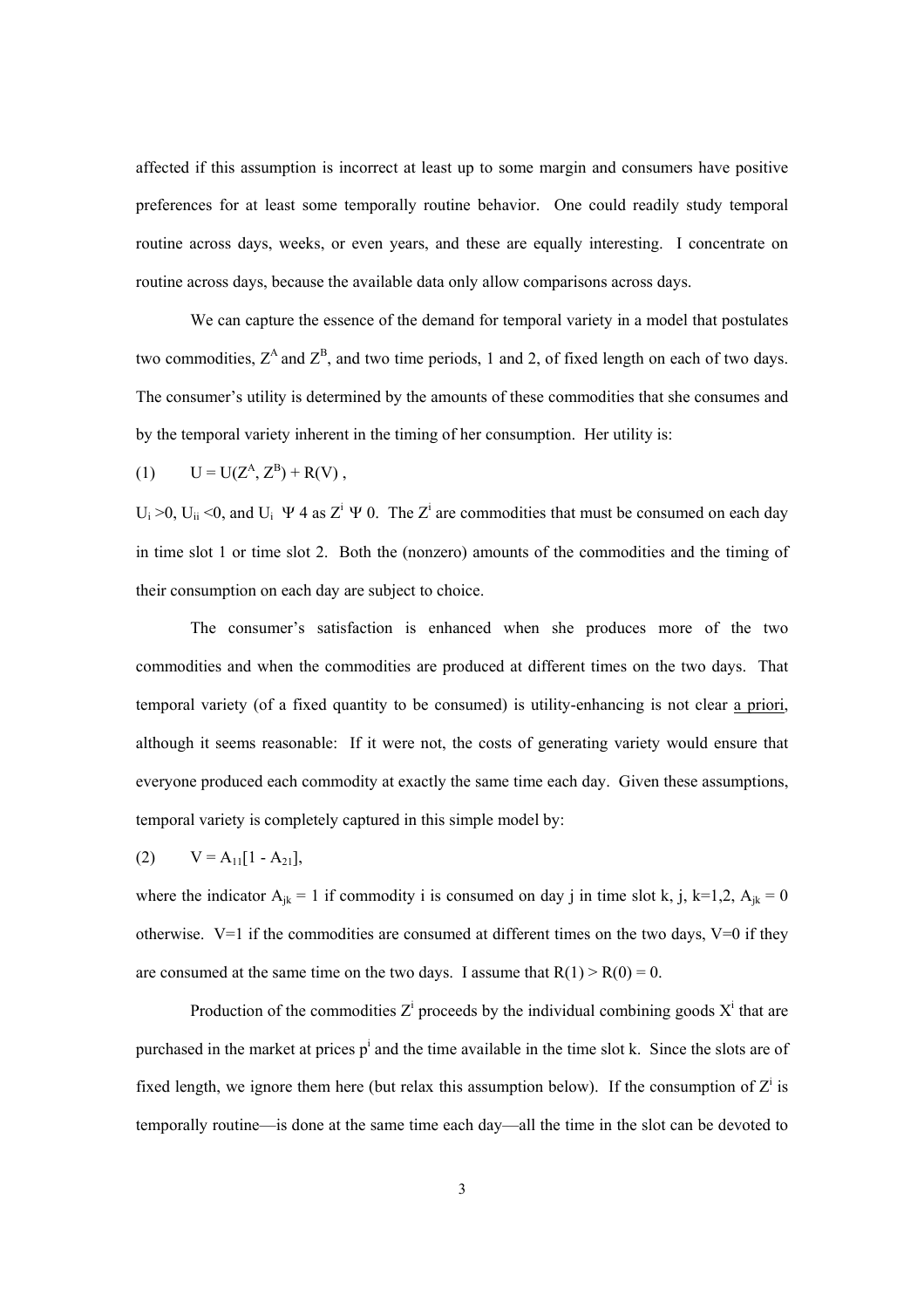its production. If, however,  $Z^i$  is produced at different times on the two days (if V=1), some time that would otherwise be devoted to producing more of the commodity must instead be spent in planning/organizing the production/consumption activity. Routine is productive, in that it enables the producer/consumer to mechanize decisions about when and how to engage in each activity, thus allowing her to produce/consume more of each commodity. We can thus write household production as:

(3) 
$$
Z^i = X^i - 8_i V, 8_i > 0,
$$

where  $\mathcal{S}_i$  measures the commodity-specific cost of producing variety, assumed for now to be the same for all individuals.

 The consumer maximizes U subject to the constraint that her entire income, wH+I, is spent on the  $X^i$ , where w is her wage, H her (fixed) daily hours of work, and I her unearned income. This yields the following maximizing conditions:

(4) 
$$
U_1(X^A - 8_A V, X^B - 8_B V) / U_2(X^A - 8_A V, X^B - 8_B V) = p_A / p_B
$$

with V set equal to one if:

(5) 
$$
)= R(1) - [U(X^A, X^B) - U(X^A - 8_A, X^B - 8_B)] > 0.
$$

Variety imposes lumpy costs on the production of commodities. The producer/consumer follows the usual criteria for allocating income between commodities, setting the marginal rate of substitution between them equal to the price ratio. She adds to this standard condition an extra consideration based on the utility derived from variety and on the relative sizes of the gains to variety and the fixed costs imposed when the commodities are not produced as part of a temporal routine.

The equilibrium is interesting only as it allows us to examine how it is affected by shocks to the exogenous variables that determine it. Since the entire budget must be spent, as wH+I increases the producer/consumer is buying more of the  $X^i$  and producing more of the  $Z^i$ . Under the assumptions about the shape of U this additional spending guarantees that above some level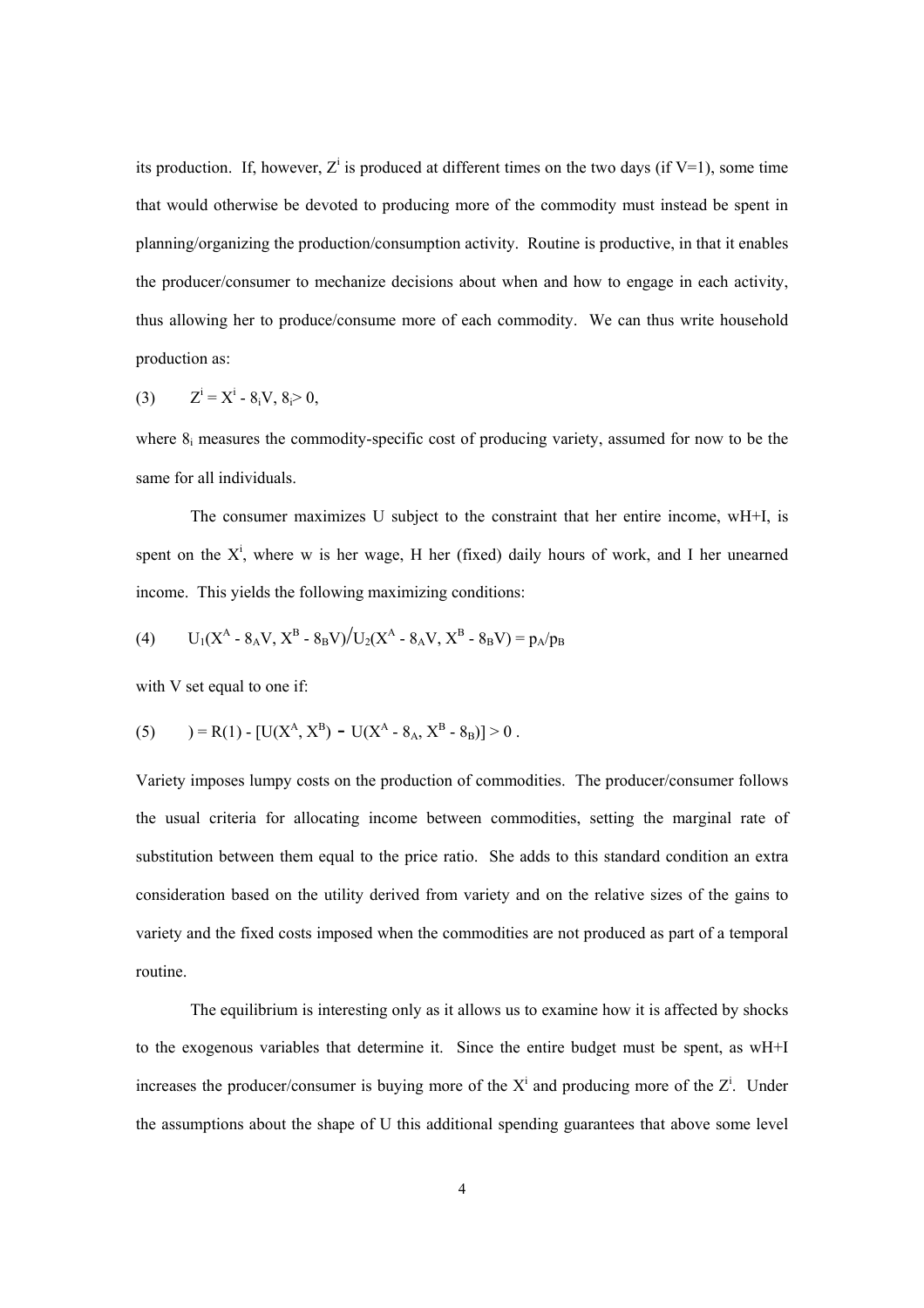of income the producer/consumer maximizes utility by setting  $V = 1$ , jumping from completely temporally routine to completely temporally variable behavior in this two-period model and perhaps discretely changing the relative production/consumption of the two commodities. At some point the bracketed term in (5) drops below R(1): The fixed costs of variety are overcome by the contribution of variety to utility. This inference leads to the empirical prediction:

P1: Higher-income people produce/consume in a less routine fashion than do otherwise identical individuals with lower incomes.

 The model thus far treats the creation of variety as generating a fixed time cost independent of the amounts of the commodities that are produced. It also defines the total real time devoted to producing/consuming each commodity as fixed by technology independent of the quantities produced. We can relax those assumptions, putting the model directly into the Becker (1965) framework of producing commodities of differing relative goods intensities. This reformulation allows the costs of variety to rise with the production of the commodities.

Define utility as in (1), but now define the demands for inputs into household production as:

(6) 
$$
T^i = Z^i [t_i + 8_i V] ; X^i = a_i Z^i
$$
,

where  $t_i$  is the time intensity of commodity i,  $a_i$  is its goods intensity, and  $T^i$  is the total amount of time devoted to producing i each day. Here variety imposes costs that rise with the amounts of the commodities that are produced. Because the daily amount of time that is devoted to producing commodity i is now subject to choice, V can no longer be defined as in (2). Instead, we define V=1 if the specific hours used to produce commodity i on Day 1 differ from the hours devoted to its production on Day 2, and  $V=0$  if they are identical. (This is clearly also a restrictive assumption, since one could imagine a continuum of temporal variety ranging from 1, if there is no overlap across days in the timing of producing commodity i, to 0, if the overlap is complete.)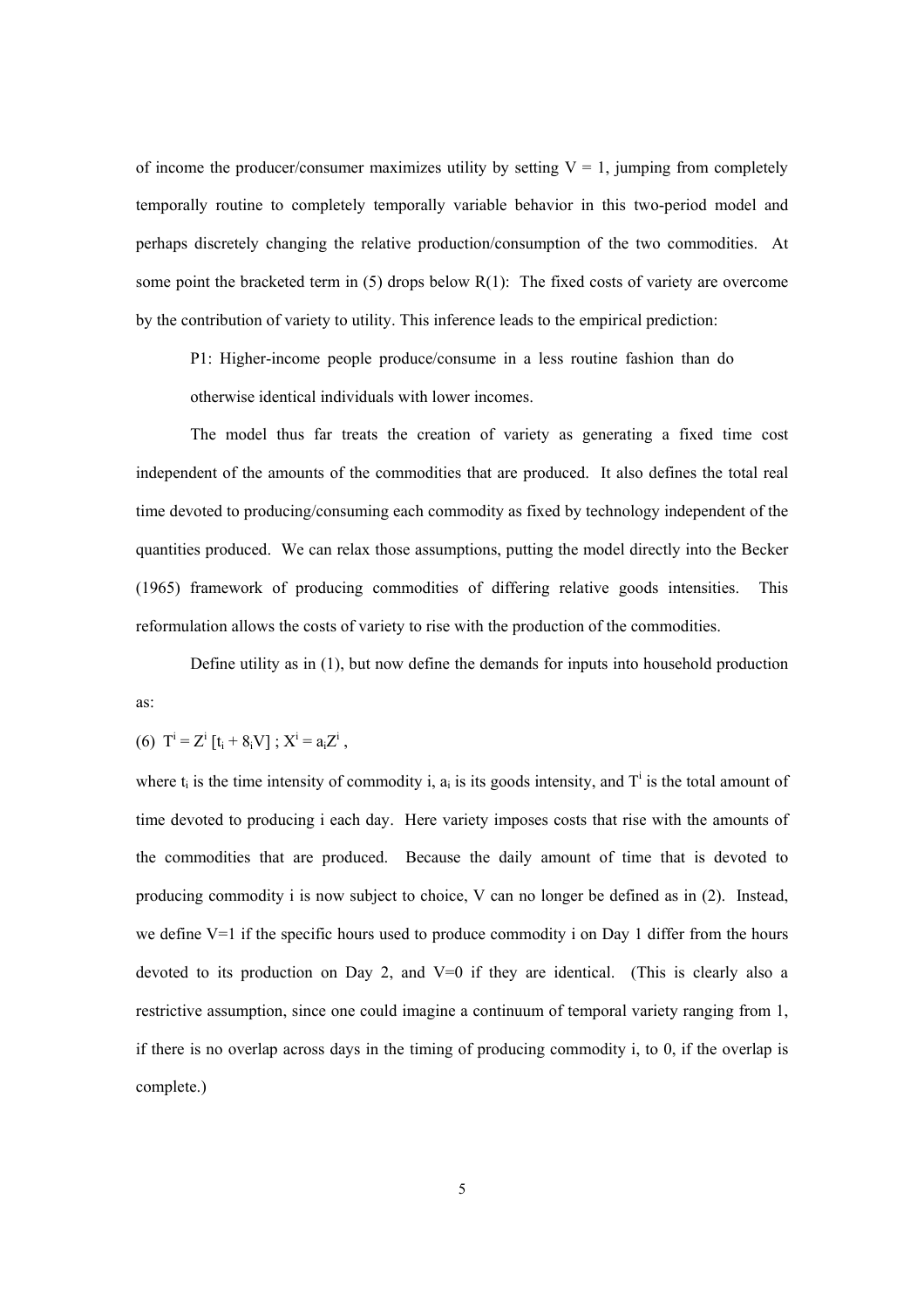Using the definitions of the household production technologies in (6), and assuming that individuals devote all of their time (outside of their fixed hours of work) and income to the production/consumption of the two commodities, utility in (1) is maximized when:

(4') 
$$
U_1/U_2 = {p_A a_A + w[t_A + 8_A V]} / {p_B a_B + w[t_B + 8_B V]}
$$

with  $V = 1$  if:

(5') 
$$
= R - [U(Z^A, Z^B)_{V=0} - U(Z^A, Z^B)_{V=1}] > 0.
$$

Under the assumptions about the  $U_{ii}$  a higher total income (wH+I) generates the same negative effect on the likelihood of routine here as in the simpler model that treated variety as imposing a fixed cost. Possibly offsetting this tendency toward less routine will be the greater opportunity cost of deviating from routine as the price of time rises, other things equal. The net effect of a higher wage rate on the demand for variety is thus ambiguous.

 The discussion thus far implicitly treats hours of work as fixed on each of the two days. The choice between temporal routine and variety is exercised over the hours of the day that remain after hours of market work (which are assumed to be identical in amount and timing on both days) are completed. An expanded version of the second model would include market work as an additional, completely time-intensive commodity that, like all other commodities, rises in price (actually, generates a decline in the hourly wage) if temporal routine is abandoned for the pleasures of variety. This minor extension yields the same results for market work as for homeproduced commodities. People with higher full incomes are less likely to engage in temporally routine behavior in their timing of work. The effect of higher wages for a given full income will be indeterminate because of the possibly offsetting effects of the increased demand for temporal variety and the higher time costs of temporal variety that are generated as the wage rate rises.

An interesting extension comes when we allow market work to be one of the commodities and recognize that the equilibrium wage for workers with a given set of skills is determined in the labor market by the actions of employers and workers. The evidence on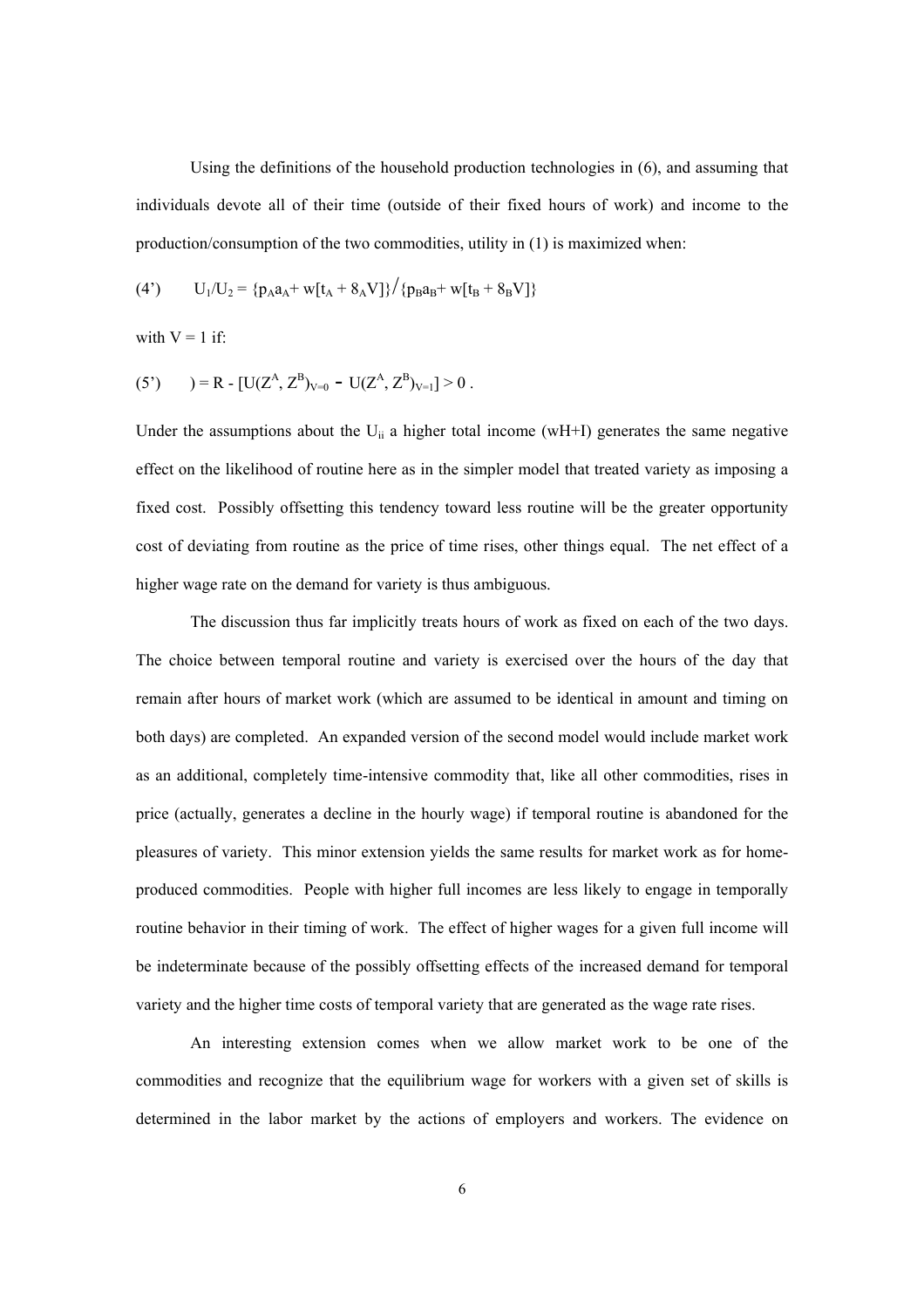compensating wage differentials for jobs that workers report as being repetitious is mixed (Brown, 1980). If, however, we assume that workers prefer temporal variety but that the workplace is more productive if it is operated routinely, a compensating wage differential will be paid to workers on repetitive (temporally routine) jobs. Since routine is inferior, we will observe lower full-income workers seeking the temporally routine jobs that offer this pay differential. Accounting for both sides of the labor market thus reinforces the inference that routine behavior will be observed more frequently among lower full-income workers.

This discussion has proceeded as if there was a single decision-maker choosing activities and generating temporal routine/variety in order to maximize his/her satisfaction. The model generates some potentially interesting additional components if we try to apply it to the behavior of a married couple. We know that couples time their leisure together (Hamermesh, 2002; Hallberg, 2002, Ch. 3); but how does the timing of their routines interact? In a unitary household model (see Lundberg and Pollak, 1996, for a discussion of household models) the decision-maker (whose identity is undefined) would have to take into account the effect of one spouse's routine on the labor-market and non-market productivity of the other spouse. One might expect that the household technology would allow routine behavior by one spouse to reduce the cost of household production by the other spouse. A husband's routine generates a positive externality for his wife, and vice-versa. That being the case, the cost to a couple of one spouse foregoing routine for the pleasure of variety is higher than it would be for a single individual, because of the spillovers to the other spouse's time use (assuming, as the evidence suggests, that they wish to be together). Even in a collective model, in which each spouse maximizes his/her utility by striking a (cooperative or uncooperative) bargain, this externality raises the value of the bargain and makes it more likely that the couple engages in simultaneous routine behavior. This yields:

P2: The temporal routine of spouses will be complementary.

I have assumed thus far that  $8<sub>i</sub>$ , the cost of generating temporal variety in commodity i, is the same for each consumer/producer. This is unlikely to be the case. Just as there is evidence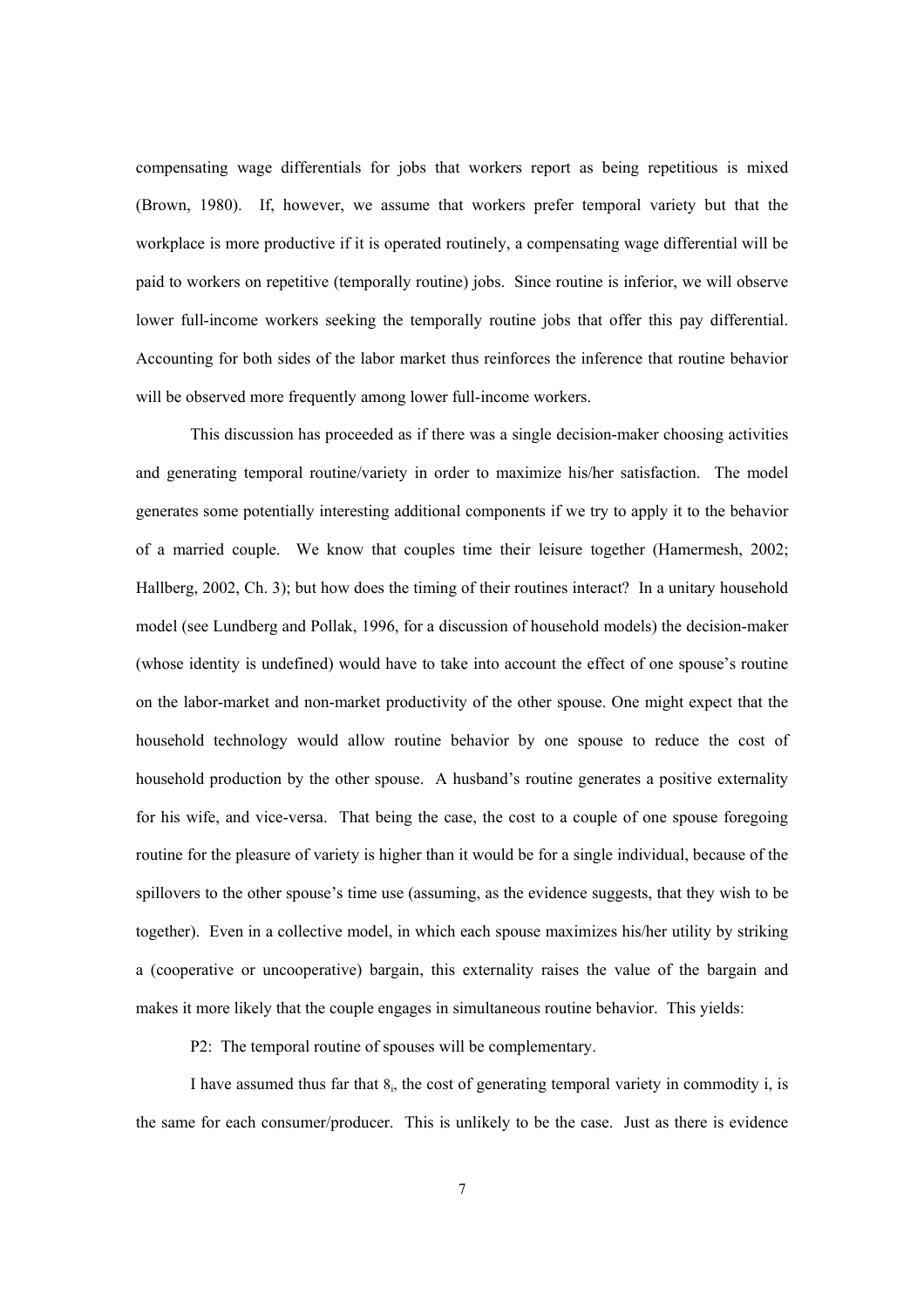(Gronau and Hamermesh, 2001) that additional human capital aids individuals in overcoming the fixed costs of increasing the numbers of commodities they produce in the household, so too should human capital enable them to overcome the set-up costs of changing their timing of consumption. This could be modeled by making V in (2) a decreasing function of the amount of human capital embodied in the producer/consumer, implying that additional skill lowers the cost of creating temporal variety, thus generating a positive correlation between human capital and temporal variety and yielding the proposition:

P3: The demand for temporal variety will rise with human capital (education).

One might reasonably object that the impact of additional human capital on the cost of temporal variety is difficult to distinguish from a positive correlation between the taste for variety and the ability to accumulate additional human capital. In the empirical sections I deal with this concern in part both by replicating the results on several different data sets and adjusting for as many observable differences as are available, recognizing that this cannot wholly distinguish between the two explanations.

 This discussion has been based on the assumption that temporal routine is uniformly undesirable (that  $R \geq 0$  throughout). If this assumption is incorrect, and R' is initially negative and only becomes positive after some degree of temporal routine is achieved, the predictions do not change so long as the point at which R' switches sign comes at a sufficiently low value of its argument. If R' is uniformly negative, so that people enjoy temporal routine at the margin throughout, that plus the productivity of routine mean that we will never observe people varying the timing of their production/consumption across days. That we in fact do observe diurnal variety in the timing of household production suggests that this latter possibility is inconsistent with behavior.

While I do not include routine in the kinds of activities undertaken (call it qualitative routine as opposed to temporal routine) in the formal model, one might well imagine an expanded model that includes both types of routine. In that more complex model, which would combine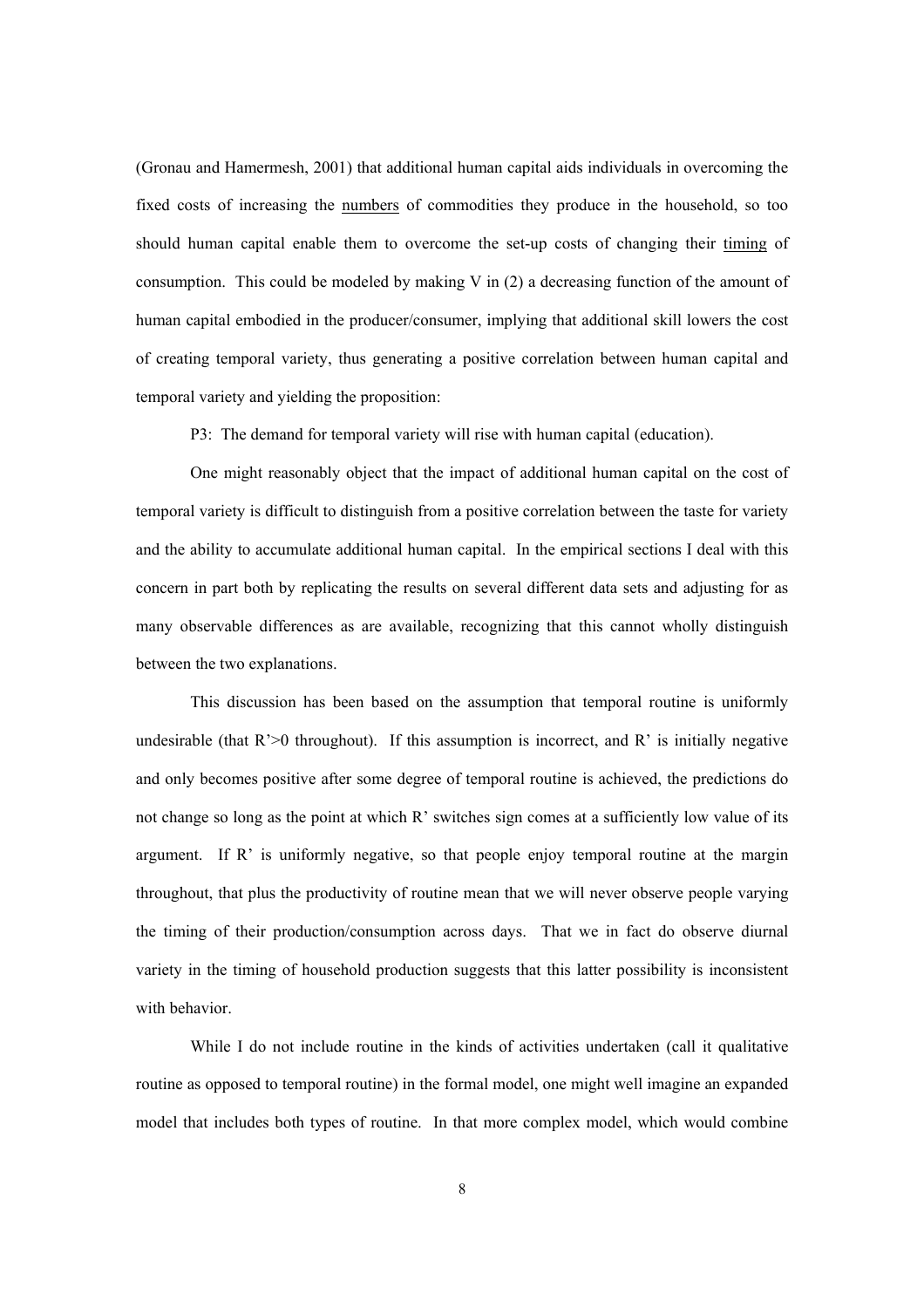the model here with that in Gronau and Hamermesh (2001), shocks would arise from the same sources as in the model in this Section—differences in the price of time, in unearned income and in human capital. While the predictions in a simple model of qualitative variety are the same as in the model presented here, it is possible that the interactions between qualitative and temporal routine are sufficiently complex that the predictions in both might change. I leave that possibility for subsequent work, assuming here the simpler model and testing in the remainder of this study whether the simple predictions of this model are borne out in a variety of data sets.

#### **III. Testing and Data**

The difficulty in implementing the theory lies in defining what we mean by temporal routine. First, we are limited by the data in the potentially usable surveys, since time budgets report on individuals' timing of consumption over at most seven days, and typically just two days. Thus the simple archetype used to derive the results in Section II is in fact fairly close to what the data permit empirically.

A second, more severe problem is that typically at least 80 different activities are coded in the time budgets. Reporting and coding errors will guarantee that temporal variety apparently exists when in fact different names may be given to the same activity. This imposes the requirement that we use a fairly high degree of aggregation of activities in order to define routine in a way that might approximate how the consumer thinks of it. Because the classification of activities differs in the various data sets I use, this also means that the extent of aggregation necessary to make the aggregates comparable across the data sets will differ.

Finally, the data require that we define routine/repetitive activity in terms of the time units over which the budgets are collected. The time units into which the days are disaggregated may be 5 or 15 minutes long. This difference too will affect the extent to which the time budgets reflect the existence of temporally routine behavior. All of these considerations dictate that the empirical work cannot be based just on one set of data. Rather, in order to obtain a believable set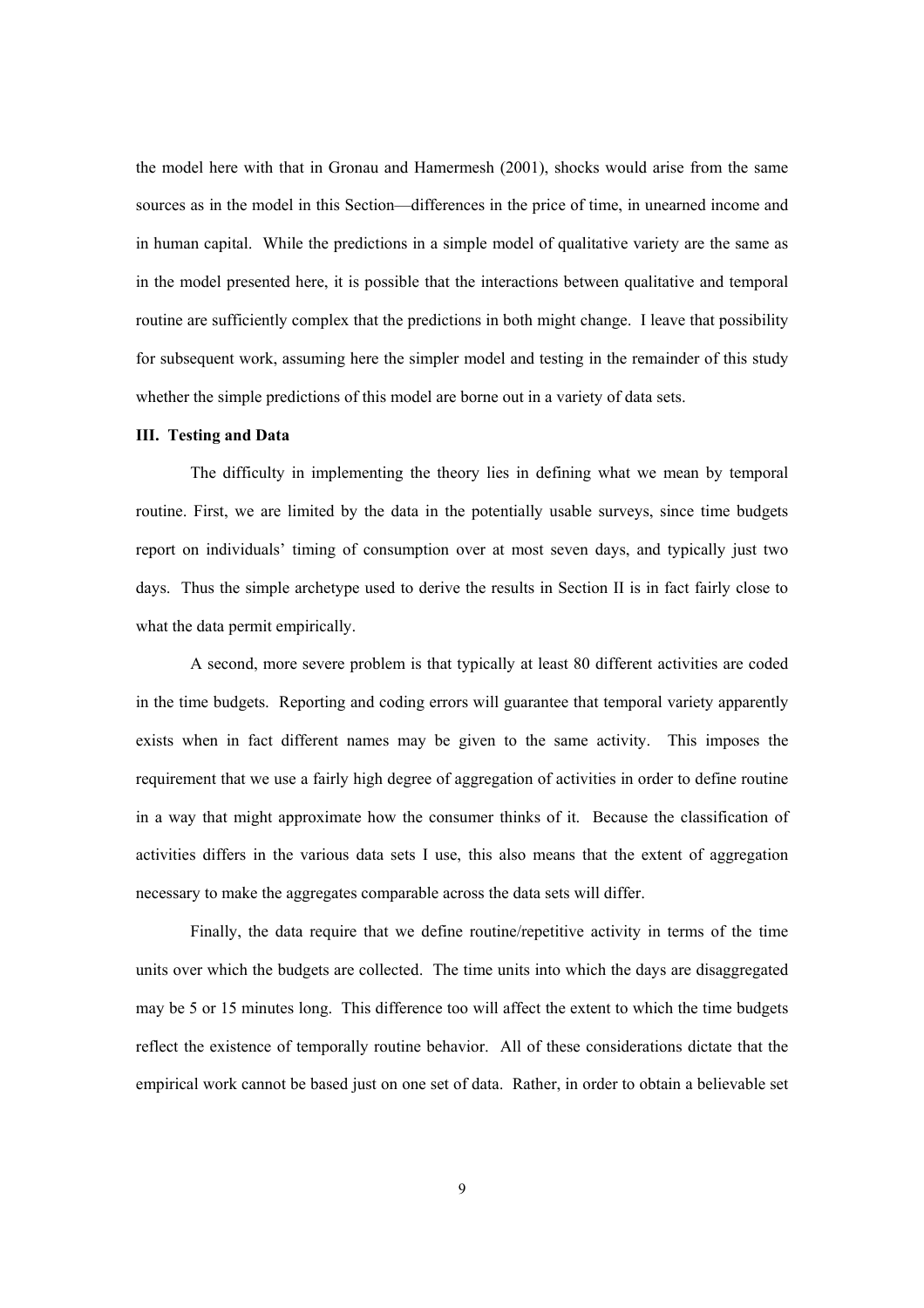of estimates of the extent and determinants of routine behavior, I base the empirical work on four sets of time budgets, those from Australia, Germany, the Netherlands and the United States.

 The Australian Time Use Survey of 1992 (ABS, 1993) is a random stratified sample of roughly 7000 individuals on two days each, with only 1 percent of those who completed a diary on one day failing to provide two days of diary information. The days on which diaries were kept were typically successive, so that the hebdomadal distribution of observations is nearly uniform. Thus 4/7 of the sample kept diaries for two weekdays, and 1/7 kept diaries for two weekend days. Individuals were asked to list when they began each new activity, and their responses were then coded into 280 separate categories of activities. The activities could encompass as few as 5 minutes, with the upper bound on the length of an activity being the full 24 hours. In addition to the individuals' time diaries one person in each household responded to an interview survey detailing the household's characteristics. I use all respondents age 18-69 who completed two weekday time diaries or two weekend time diaries.

 The 1991-92 German *Zeitbudgeterhebung* (Statistisches Bundesamt, 1999) covered both West and East Germany and was structured quite similarly to the Australian survey. It allowed for 230 possible activities, and it disaggregated time units into five-minute intervals. The sample is slightly larger than the Australian sample. Essentially no one failed to fill out diaries for both days. Because the survey was undertaken very shortly after the German reunification, I use only observations from the former West Germany. Both it and the Australian survey obtained information from both husbands and wives, allowing me to examine the role of intrahousehold complementarity in the demand for temporal variety. The analysis is based on all respondents age 20-69 who completed two weekday or two weekend time diaries.

 The Dutch *Tijdbestedingsonderzoek* (NIWI, 1993) is a quinquennnial cross-section timebudget study that has been conducted since 1970. In this analysis I use the survey conducted in October 1990, in which 3415 individuals completed usable diaries of their activities. The survey divided respondents into two roughly equal groups, with individuals in one half-sample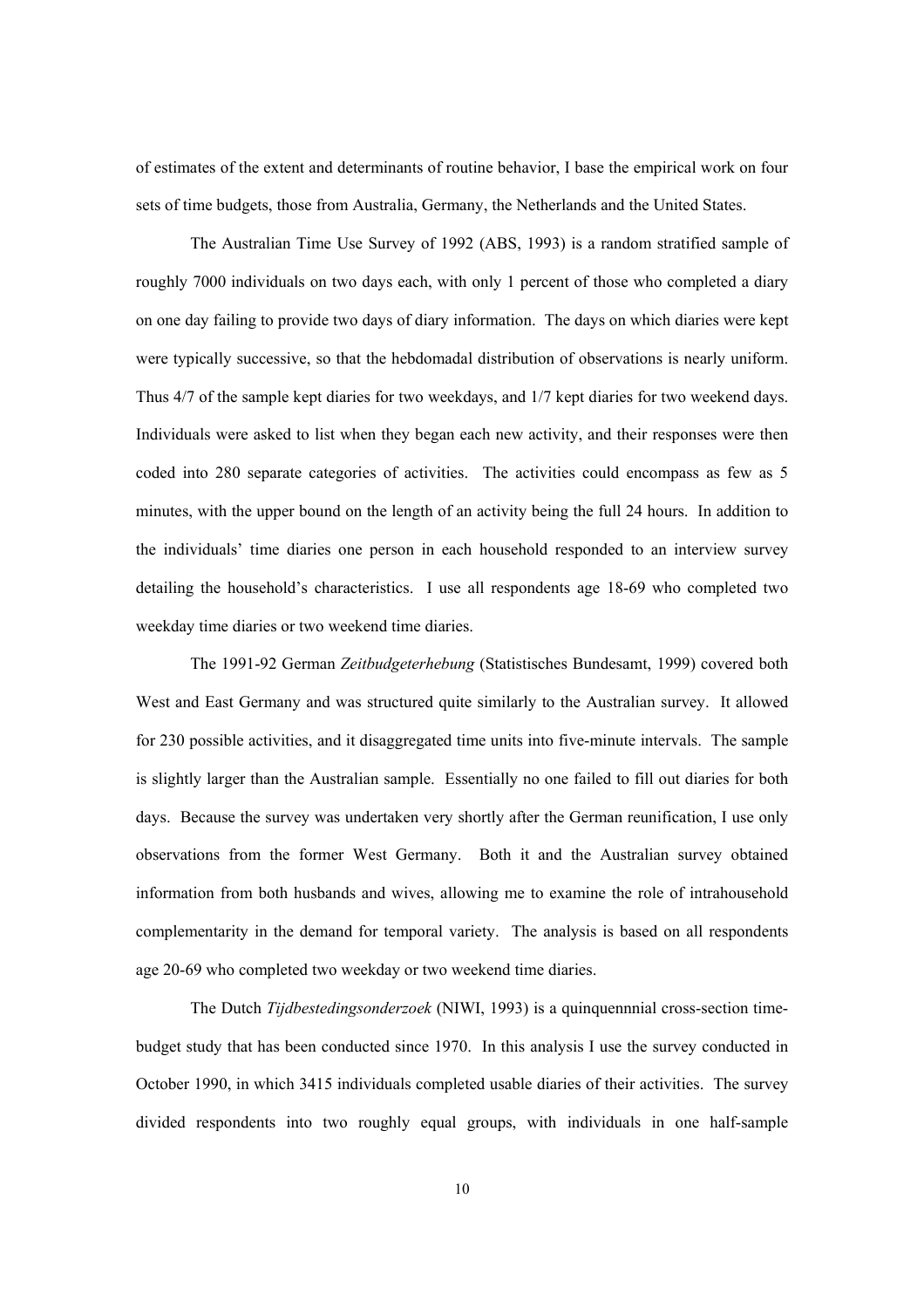completing diaries for seven consecutive days (Sunday through Saturday) in one week, and the other half-sample doing so in the next week.<sup>2</sup> Each individual's activities were coded into quarter-hours of the previous day. The range of possible activities encompasses 203 separate usable categories. In the Dutch data I use observations on all individuals age 18-69.

Finally, I also use the United States 1975-76 Time Use Study, which obtained four days of time diaries from 1519 households. The days were at three-month intervals, with two being weekdays, one a Saturday and the fourth a Sunday, and they were coded into 15-minute intervals. This is the only available American data set that has information on more than one diary day, and that thus allows the calculation of measures of temporal routine. Unfortunately, the sample is very old, quite small and insufficient for many of the analyses. Data for temporal routine on the weekend (the weekday data proved to have too many observations with partially missing schedules) are included mainly to provide comparisons to the results from other countries.

 In order to ensure some degree of comparability across the four data sets, for each country I aggregated the basic activities into the following twelve main categories, denoted by A (activity): Market work; cleaning and cooking; family and child care; shopping; eating; sleeping; other personal activities; schooling and training; organized activities; sports and leisure; radio and television; and reading and writing. For each of the twelve activities and each of the 288 time slots t for Australia and Germany (96 for the United States) in a day, I create the indicator variable:

(7)  $I_t = 1$  if  $A_{Dt} = A_{Dt}$ , 0 otherwise,

where D and D' are the two days on which the person's activities are observed. Then for Australia and Germany I define the measure of temporal routine as:

(8) ROUTINE =  $\Sigma I_t/288$ ,

 $\overline{a}$ 

<sup>&</sup>lt;sup>2</sup>For half the sample the Sunday included the day when the Netherlands went off summer time. Thus for those individuals on that day there were 1500 total minutes, a difference I account for in all the following empirical work using this sample. The effect on human activity of this temporary relaxation of the time constraint is analyzed in Hamermesh (2002).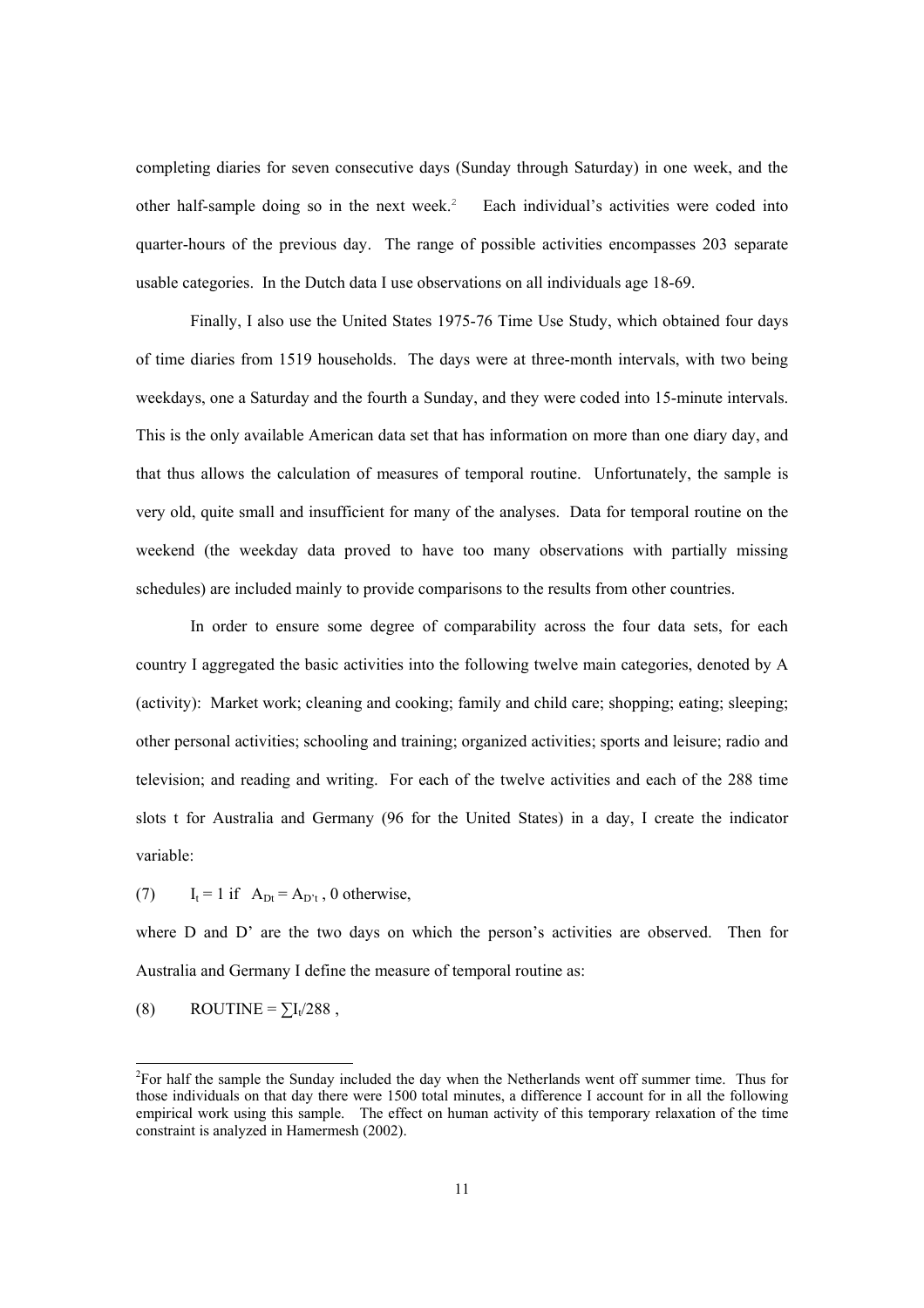thus scaling the measure so that for each person in the samples:  $1 \geq \text{ROUTINE} \geq 0$ . For the United States the definition is the same, except the denominator in (8) is 96.

The Australian and German time budgets also contain information on the respondent's secondary activities in each time slot. This allows the creation of an expanded measure of routine, ROUTINE', that considers a time slot as being used routinely either if  $I_t = 1$  or if the same secondary activity (among the twelve categories) is performed at time t. Since only a small fraction of time slots are coded as having a secondary activity in the Australian data this extension is unimportant there. While many of the time slots in the German data do list a secondary activity, this extension makes little difference there either.

 The existence of time diaries for seven days makes computing the extent of routine for the Netherlands more difficult. There are ten pairs of weekdays for each respondent. For each pair of days D and D' I calculate:

(8') ROUTINE<sub>DD'</sub> =  $\Sigma I_t/96$ ,

and define:

(8") ROUTINE<sub>WKDAY</sub> =  $\Sigma$ ROUTINE<sub>DD'</sub>/10.

Thus for weekdays in this sample ROUTINE defines the extent of temporal routine as the average across all possible pairs of weekdays. Since there is information on both Saturday and Sunday activities for each respondent, ROUTINE on weekends is calculated as in (7) and (8) (except with 96 as the divisor). Because the Dutch time budgets contain no information on secondary activities, there is no way to calculate ROUTINE'.

Proposition P3 requires constructing a measure of human capital, which I obtain for each data set using information on the respondent's educational attainment. The information is indicated by years of schooling or by the level of schooling (and in Germany apprenticeship too) that the respondent has attained. To make the data sets comparable, for each country I divided the respondents into three educational categories, with the sizes of the low-, middle- and higheducation groups varying across the samples. In each sample I inferred the appropriate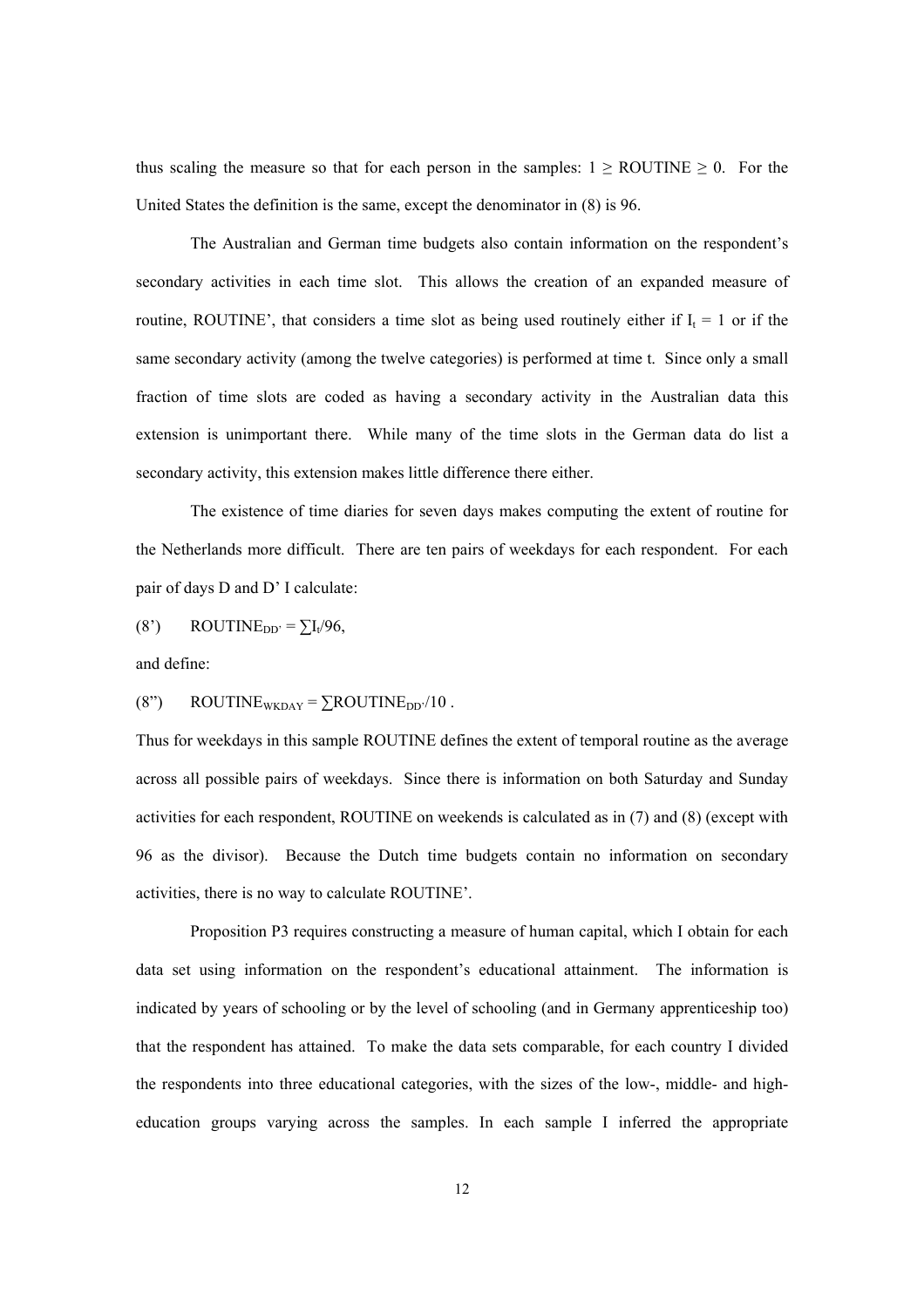aggregations from discussions with people who were familiar with the country's educational system.<sup>3</sup>

 The central demographic information is on marital status and numbers and ages of children. While I present summary statistics on routine for all demographic groups, the relatively small number of single persons requires that most of the analysis has to be confined to the determinants of routine by married individuals. Information on the ages of children (and even the definition of child—in the Australian data children are defined to be under age 15) is not comparable across countries. In the analysis I categorize the age of the youngest child using the definitions provided by the individual data sets, but in the discussion I refer to the categories as pre-school, pre-teen or teen.

 A variety of external forces might restrict the ability to generate variety, including constraints in the product market (see Jacobsen and Kooreman, 2003) and those in the labor market. Perhaps the most important is the existence of market work that is provided on a fixed daily schedule. Since the theory does not include the presence of external constraints, a proper test of the hypotheses in Section II requires accounting for hours of market work. Accordingly, I form two measures, WORKDAY, the average hours of market work (including transportation to and from the workplace) spent on a weekday, and WORKEND, average hours of market work on a weekend day, and include these in all regressions describing ROUTINE.

 To obtain measures of income effects in the demand for temporal variety we need a pure measure of income untainted by wage effects. This is, of course, difficult to obtain. As the best alternative I thus use measures of spouse's total income and estimate the demand for variety only

 $\overline{a}$ 

<sup>&</sup>lt;sup>3</sup>I thank Damien Eldridge for information on Australia, John Haisken-De New for West Germany and Gerard Pfann for the Netherlands. For Australia education is low if secondary or no qualifications, middle if a certificate, diploma or trade qualified, high if a bachelor's degree. The distribution among married men (women) is:38 (58) percent, 46 (33) percent and 16 (9) percent. For West Germany education is based on sums of years of schooling and formal training. The distribution is:41 (47) percent, 23 (30) percent and 36 (23) percent. For the Netherlands education is low if lower general or vocational/technical, middle if middle or high general or vocational/technical, high if academic. The distribution is:35 (42) percent, 37 (32) percent and 28 (26) percent. For the U.S. education is low if less than high school, middle if high school, high if more than high school. The distribution is 31 (26) percent, 30 (45) percent and 39 (29) percent.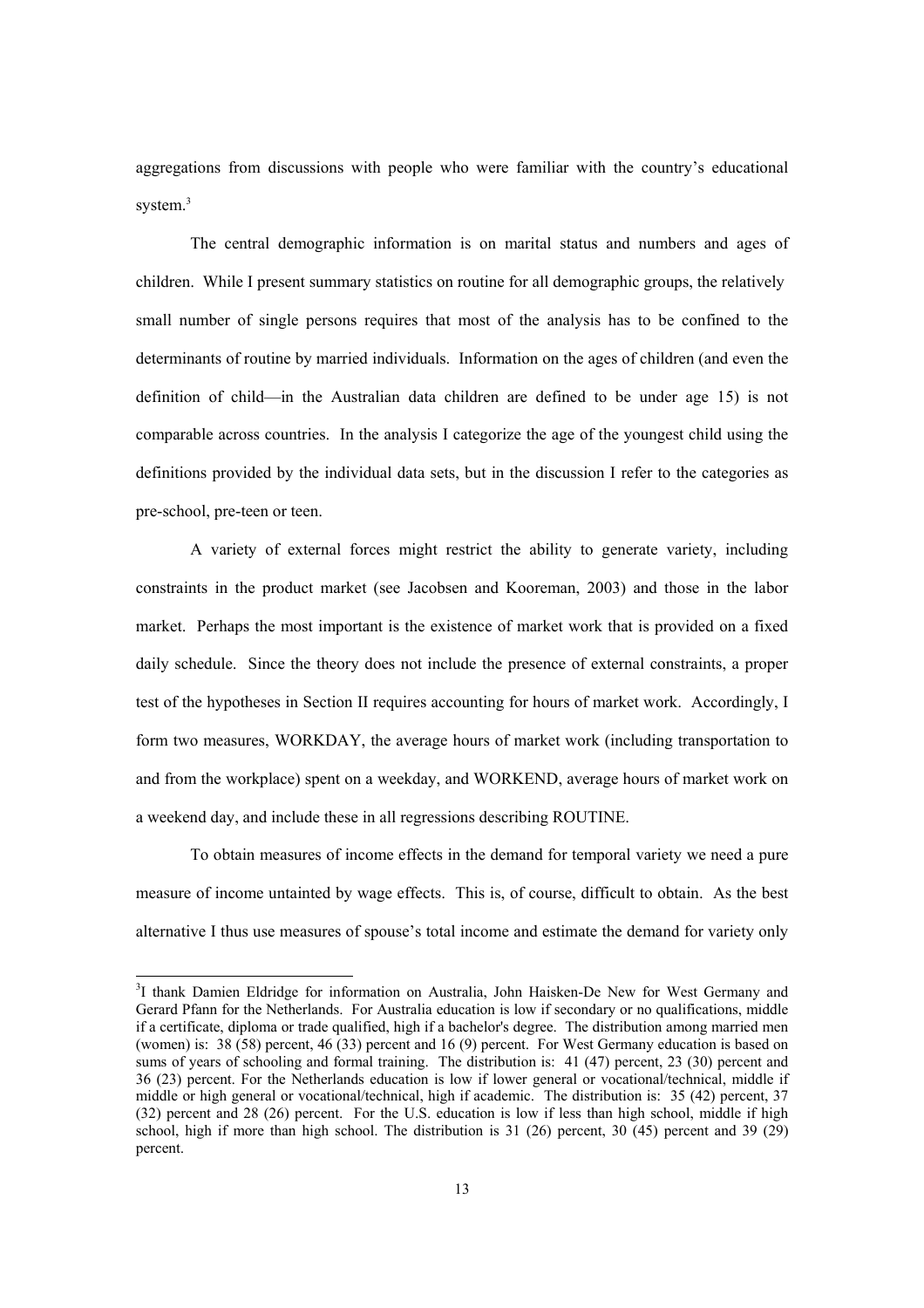for married persons. The Dutch time budgets have no usable information on spouse's income, since all the data pertain to individuals. By linking household records for married couples in the Australian and German data, however, I can construct measures of spouse's income in each. In both data sets these measures include all income accruing to the spouse—both his/her earnings and any unearned income. In addition, for couples with two working spouses, both below age 60, it seems reasonable to conclude that most of each working spouse's income consists of earnings. Thus for subsamples of the Australian and German data with both spouses under age 60 and both working in the labor market I also estimate the determinants of temporal routine including the respondent's own income divided by hours of work, a proxy for the price of his/her time. Although the measures of time prices are imperfect, including them, spouse's income and human capital endowments allows some hope of sorting out the separate effects of income, prices and household productivity on the production of and demand for temporal variety.

 Table 1 presents estimates of the means and standard deviations of ROUTINE for each of the four data sets for respondents categorized by sex and marital status. Most encouragingly, the amount of temporal routine calculated in this way differs very little among Australia, the Netherlands and West Germany within each sex/marital status class. The differences in the number of underlying activities that could be coded and in the minimum duration in which they could be recorded do not appear to have generated major international differences in the calculated average outcomes. The only international difference in the means is on weekends, where there is significantly and substantially less temporal routine in the United States than in the other countries.

Note first the fraction of time at which the same activity is repeated on both days: Even on weekends, roughly half of the day is accounted for by activities (among the twelve) that are repeated intertemporally simultaneously. Also, note the importance of the constraints imposed by fixed work schedules: For each of the three countries on which we have usable weekday and weekend data, and for each sex and marital status, there is less temporally routine consumption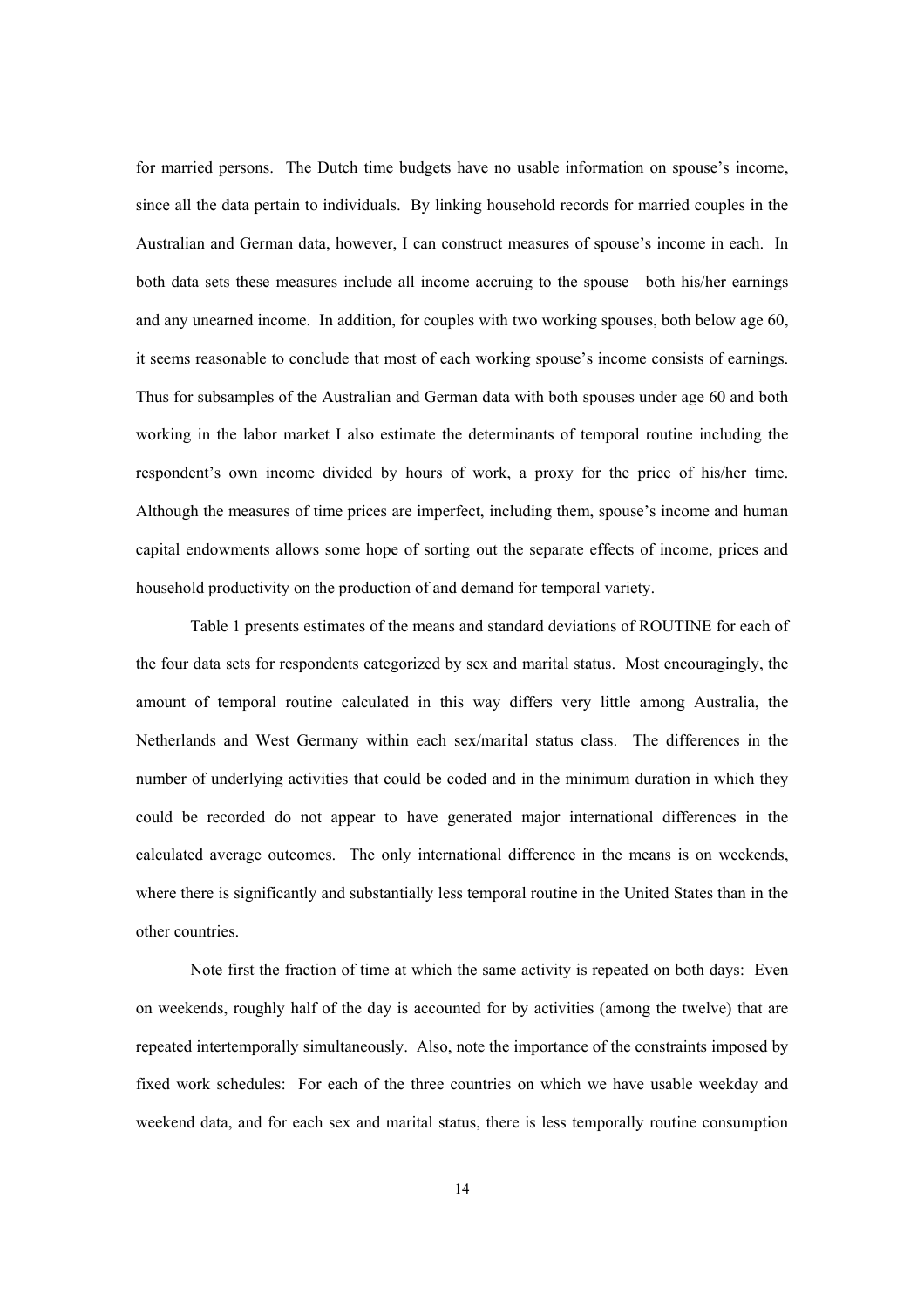on the weekend (more interday variation) than on weekdays. To some extent market work regulates the degree to which we can substitute intertemporally among activities. Not surprisingly, because of their greater labor-force attachment on weekdays men have more routine schedules than women with the same marital status. On weekends, however, this difference breaks down completely: With no obligation to report to (typically fixed-schedule) workplaces, men's demand for variety differs little from that of women of the same marital status.

#### **IV. Estimates of the Determinants of Routine**

#### *A. Results on Human Capital, Income, Time Prices and Spouses' Interactions*

In much of what follows I concentrate on the data for Australia and Germany, since those data sets contain many more observations than the others and because the time intervals and activity categories are coded more finely. Table 2 thus presents the summary regressions characterizing these data sets and pooling all the available observations. In each regression here and in subsequent tables I include indicators for each day of the week to account for the possibility that the extent of routine might vary independently among pairs of days (for example, Monday-Tuesday versus Wednesday-Thursday). Perhaps the strongest (and absolutely unsurprising result) is the tremendously significant positive effect of additional hours of market work on temporal routine. Each additional hour of market work raises the fraction of the entire day that is routinized by between 0.02 to 0.04. Since each hour accounts for 0.042 of a day, this result means that each marginal hour worked might reduce temporal variety by as much as onefor-one. Alternatively, however, it implies that, while market work does generate additional routine, the fraction of a worker's day outside work that is routinized might decrease by as much as 30 minutes for each additional hour of market work each day.

One might interpret the influence of age and education in these equations as reflecting the respondents' human capital. We cannot tell from these equations (but see below) whether the effects are due to the role of higher incomes or to greater efficiency in household production (in the production of temporal variety). The estimated impacts of both sets of variables do, however,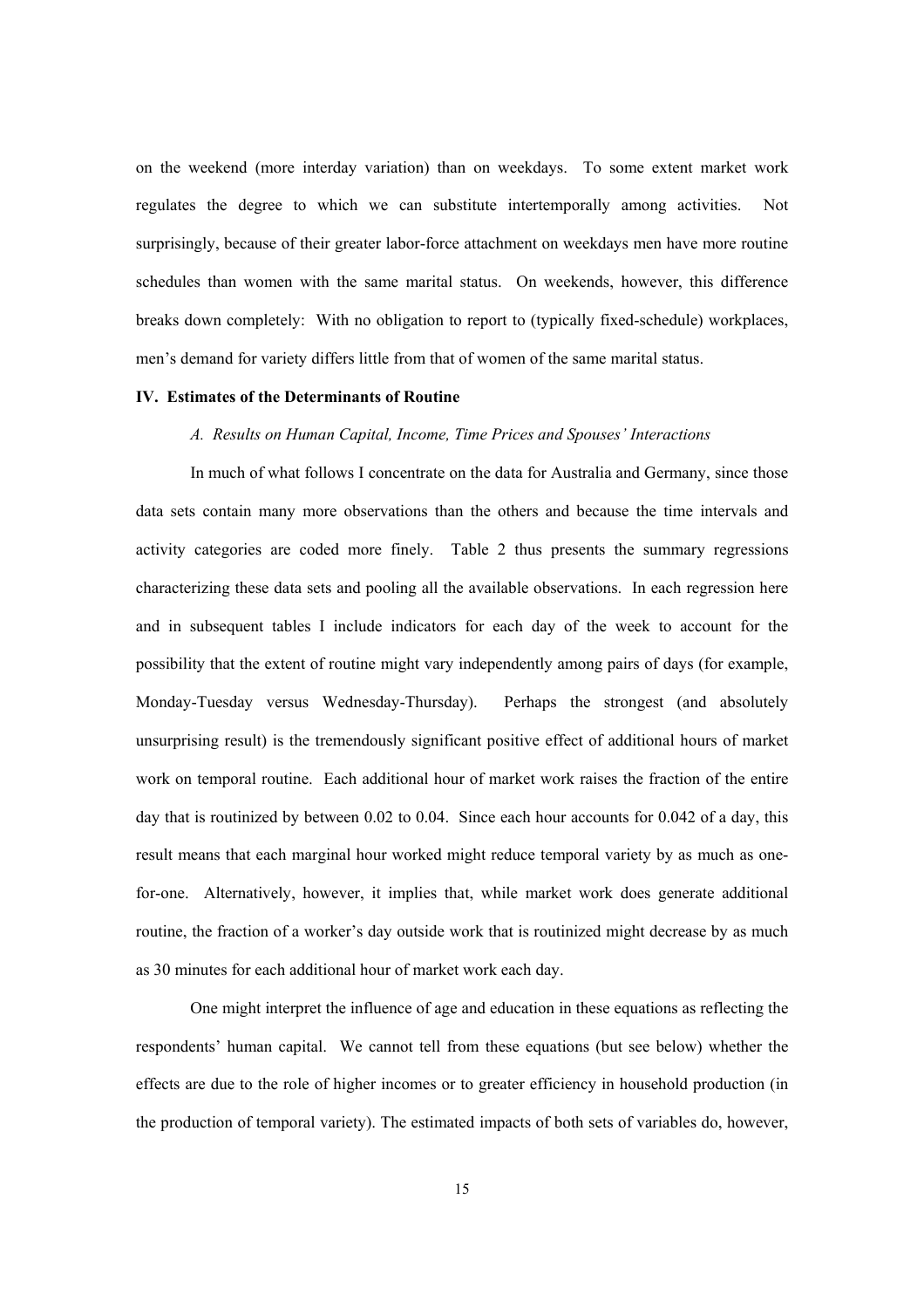imply that people with more human capital generate greater temporal variety.<sup>4</sup> While the effect of age is not significant in Australia, it is in Germany, and it implies that the extent of temporal routine diminishes until age 38 and rises thereafter. The estimated impacts of differences in educational attainment suggest that individuals in the lowest third of each country's educational distribution enjoy between 35 and 50 minutes less temporal variety each day than their compatriots in the upper third of the distribution who work the same number of hours in the labor market.

Differences in hours of market work (and the rigidities imposed by scheduled hours of market work) and human capital account for most of the demographic differences that appeared in the means in Table 1. The coefficients on the demographic variables in Table 2 are typically insignificantly different from zero and imply that having additional children, or having pre-school children, does little to alter the extent of temporal routine. Differences by sex and marital status also disappear once we account for market activities and human capital.

Table 3 presents estimates like those in Table 2, but for weekday and weekend routine separately and for the Netherlands and the United States as well as for Australia and West Germany. While there are some differences in the coefficients between weekdays and weekends, the central results in Table 2 are duplicated for both types of days. Except for Australia, the human capital measures look quite similar (although, because the sample sizes for weekends especially are smaller, these estimates are less significant statistically) on weekends as on weekdays. Individuals with more human capital generate more temporal variety on weekends than those with less education or who are at the extremes of the ages in the samples (18 and 69). Since market work is rare on weekends (except in the U. S.), so that the price of time is unlikely to be a major issue, the presence of educational differences in the extent of temporal routine on weekends suggests the importance of the role of human capital in reducing the  $\lambda_i$  in equation (3).

 $\overline{a}$ 

<sup>&</sup>lt;sup>4</sup>The effect shown in the table is net of the impact of educational attainment on market work. If we exclude hours of market work from the equations, however, the gross effects of education remain positive and are generally significant statistically.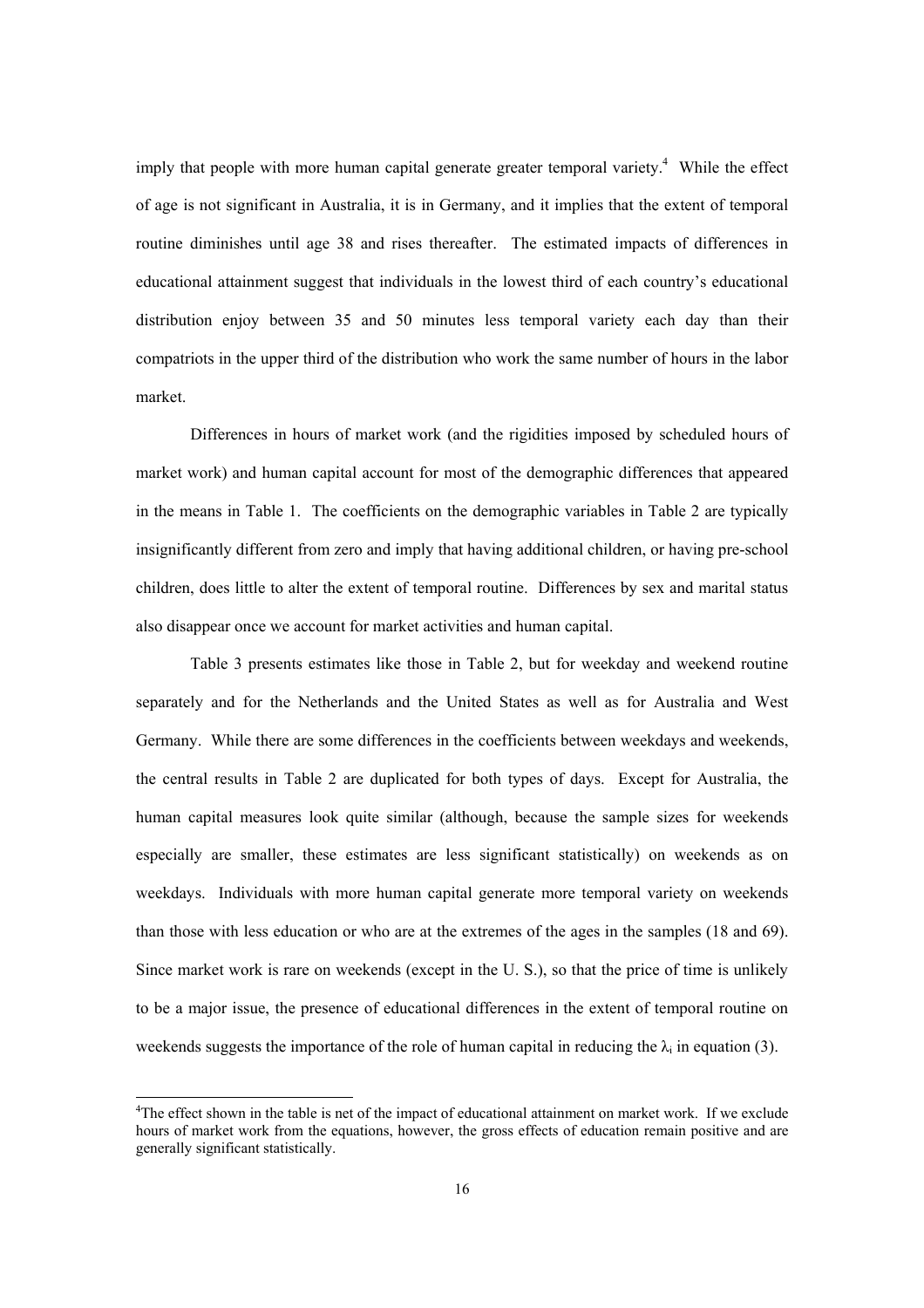The conclusion that much, but perhaps not all of an extra hour of market work increases the extent of temporal routine is consistent with the results for weekdays for each of the three samples. Similarly, the presence of additional children has little effect on temporal routine either on weekdays or weekends; but having pre-school children increases the amount of variety experienced over a pair of weekend days, although it has no impact on variety over pairs of weekdays. As in Table 2 there are no consistent differences by sex and marital status in the extent of temporal variety, except that single males are significantly more likely than their married brethren to have more routine schedules, other things (including hours of market work) equal.

Throughout the rest of this study I concentrate on married persons (in some cases on married couples), thus reducing sample sizes slightly but allowing interpretation of the results independent of marriage decisions. The results are presented separately for men and women to examine whether the impacts of the human capital and other variables differ by sex. Tables 4a and 4b thus present the same results as Table 3, but for married persons, with equations for men and women estimated separately. The most striking finding is the remarkable similarity by sex in the responses to the determinants of routine. Only on the most precisely estimated effect, that of hours of market work on weekdays, is there a consistent and statistically significant difference by sex (with an extra hour of market work increasing the temporal routine of husbands more than that of wives). The negative impacts of additional human capital on routine are roughly the same by sex. Variables measuring the presence of young children and the number of children (none of which is included in the tables in order to save space) have statistically similar small and inconsistent effects on both mothers' and fathers' temporal routine.

While the results on the impact of additional human capital are provocative, the correlation of educational attainment with the price of time means that they do not allow us to infer whether they stem from differences in household productivity (or even tastes) or differences in opportunity cost. Also, the correlation between one spouse's educational attainment and the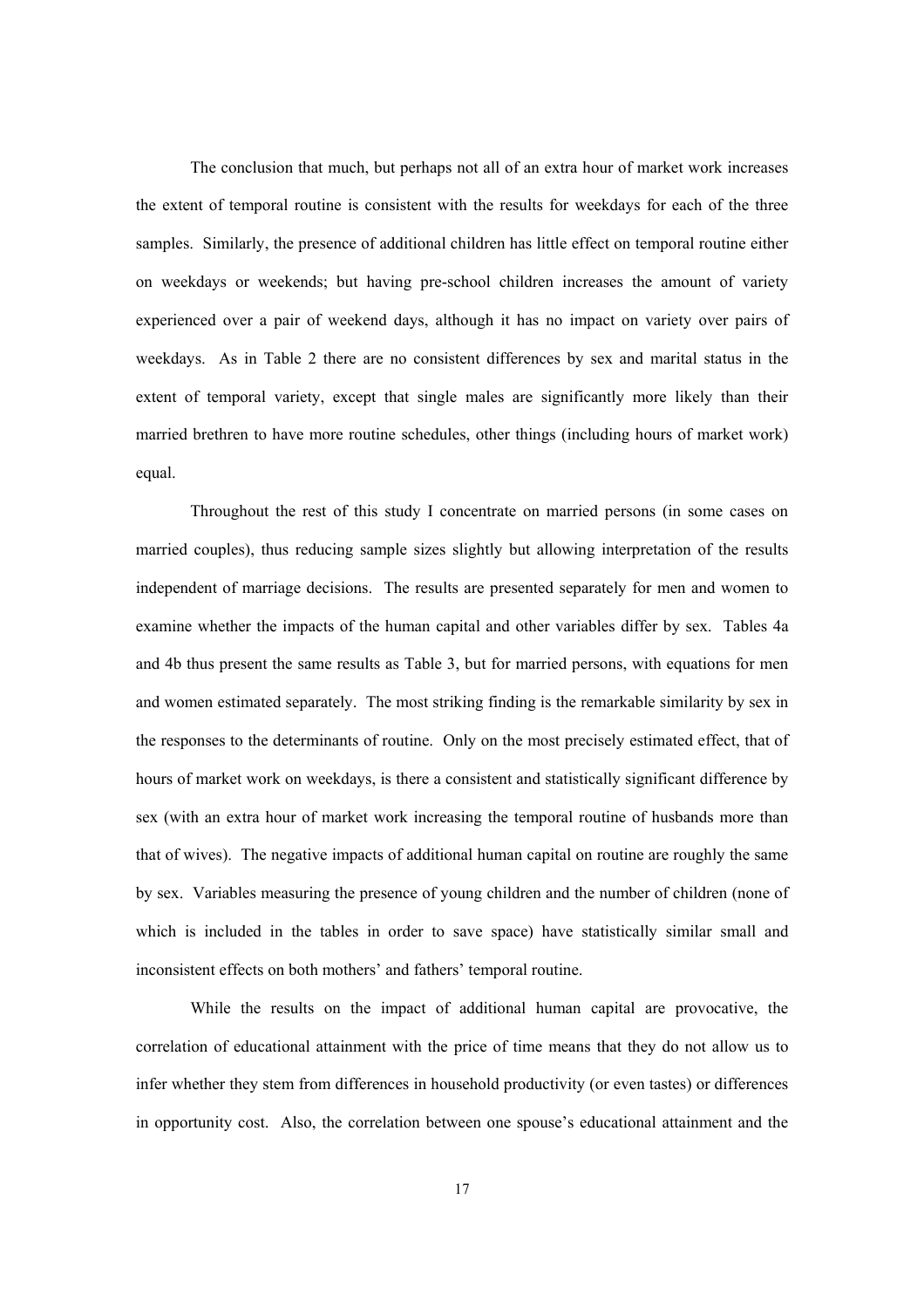other's, and thus the other's income, ensures that we cannot be certain that the estimated impact of own schooling is not reflecting income effects. To account for this latter possibility I reestimate the equations describing the production of temporal routine for Australians and Germans, separately by weekdays and weekends, including measures of one's spouse's income in each equation (weekly income in Australia, monthly income in Germany).

The estimates for weekdays are shown in the first, third, fifth and seventh columns of Table 5a, while those for weekends are presented in Table 5b. Spouse's income is generally negatively correlated with the amount of temporal routine an individual produces. As the theory in Section II predicts, a rise in spouse's income generates a pure positive income effect on the demand for temporal variety, holding constant an individual's ability to produce variety (proxied by age and educational attainment). (Here I assume that spouse's income can be treated as I ignoring, since the data do not permit addressing the issue, the possibility that the impact of spouse's income could also reflect cross-wage effects.) Also worth noting is that the estimated positive impacts of additional education on the production of temporal variety shown in Tables 4 are not greatly altered by the inclusion of this proxy for a household's other income. The results in the equations that include spouse's income provide the best evidence that an economic theory, perhaps the one outlined in Section II, is a better way of describing variations in temporal routine than merely attributing them to individual heterogeneity.

A complete, albeit imperfect accounting for human capital, other income and the price of the respondent's time is presented for working couples under age 60 in Australia and Germany on weekdays in the second, fourth, sixth and eighth columns of Table 5a. Even with sample sizes reduced by a factor of nearly three, the general conclusions from the rest of this table, and from the earlier tables remain. Additional education generally increases the amount of temporal variety produced. With both other income and a measure of the price of one's time included, this is strong evidence for the role of human capital in increasing the efficiency of household production. Also, as in the other columns of this Table, additional spouse's income increases the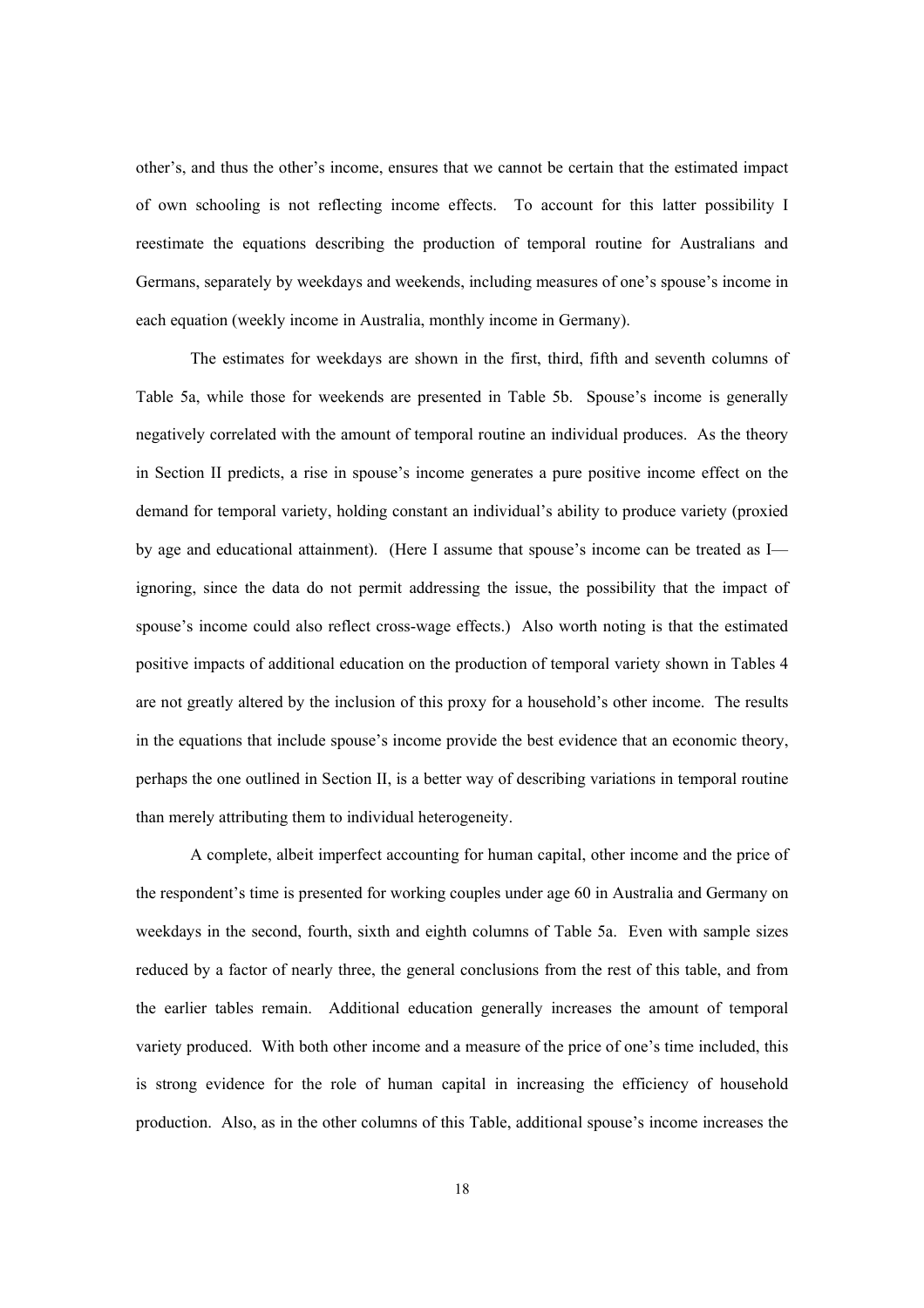temporal variety of one's activities, consistent with the theory in Section II. The new variable the respondent's own income per hour—has a negative impact on temporal variety in Australia, consistent with the time cost of departures from temporal routine being less important than the income effects generated by higher earnings at a given hours worked in the market.<sup>5</sup> The results for Germany are exactly the opposite: The impact of higher own income per hour is positive, implying that the cost of generating temporal variety exceeds the income effect of higher earnings.<sup>6</sup>

In Section II I noted that a person's production of temporal routine generates an externality on her/his spouse. The issue is whether, other things equal, one spouse's choice of temporal routine is related to (and, as predicted, complementary with) the other spouse's. To examine this question I reestimated the models in Tables 4a and 4b (pooling weekday and weekend routine) for all three countries where spouses could be identified in the data set (thus excluding the Netherlands). The purpose is solely to see whether one's spouse's human capital and, most important, idiosyncratic temporal routine affect the other spouse's temporal routine.

The estimates that include spouse's characteristics are shown in Table 6. I focus on educational attainment and spouse's routine to save space.<sup>7</sup> Spouse's education has effects that are generally in the same directions as one's own education. Having a more educated spouse raises the amount of temporal variety that one generates. The more striking and highly significant result is that idiosyncratic increases in one spouse's production of temporal variety generate increases in the other spouse's temporal variety. The effects are substantial, indicating that each extra hour of variety generated idiosyncratically by one spouse leads the other to produce

 $\overline{a}$ 

<sup>&</sup>lt;sup>5</sup>None of the results in on spouse's or own incomes presented in these tables are altered qualitatively if we include quadratic terms in these measures, and the quadratics themselves are never statistically significant.

<sup>&</sup>lt;sup>6</sup>One could readily speculate about why we observe this stark and significant difference across the two countries, but I shall forego the pleasure.

 $7$ In other specifications I also included the measures of spouse's income that were included in Tables 5a and 5b. The conclusion for Germany and Australia that there are positive income effects on the demand for temporal variety is not altered when the variables that are included in Table 6 to measure the spouse's other characteristics are added to the regressions.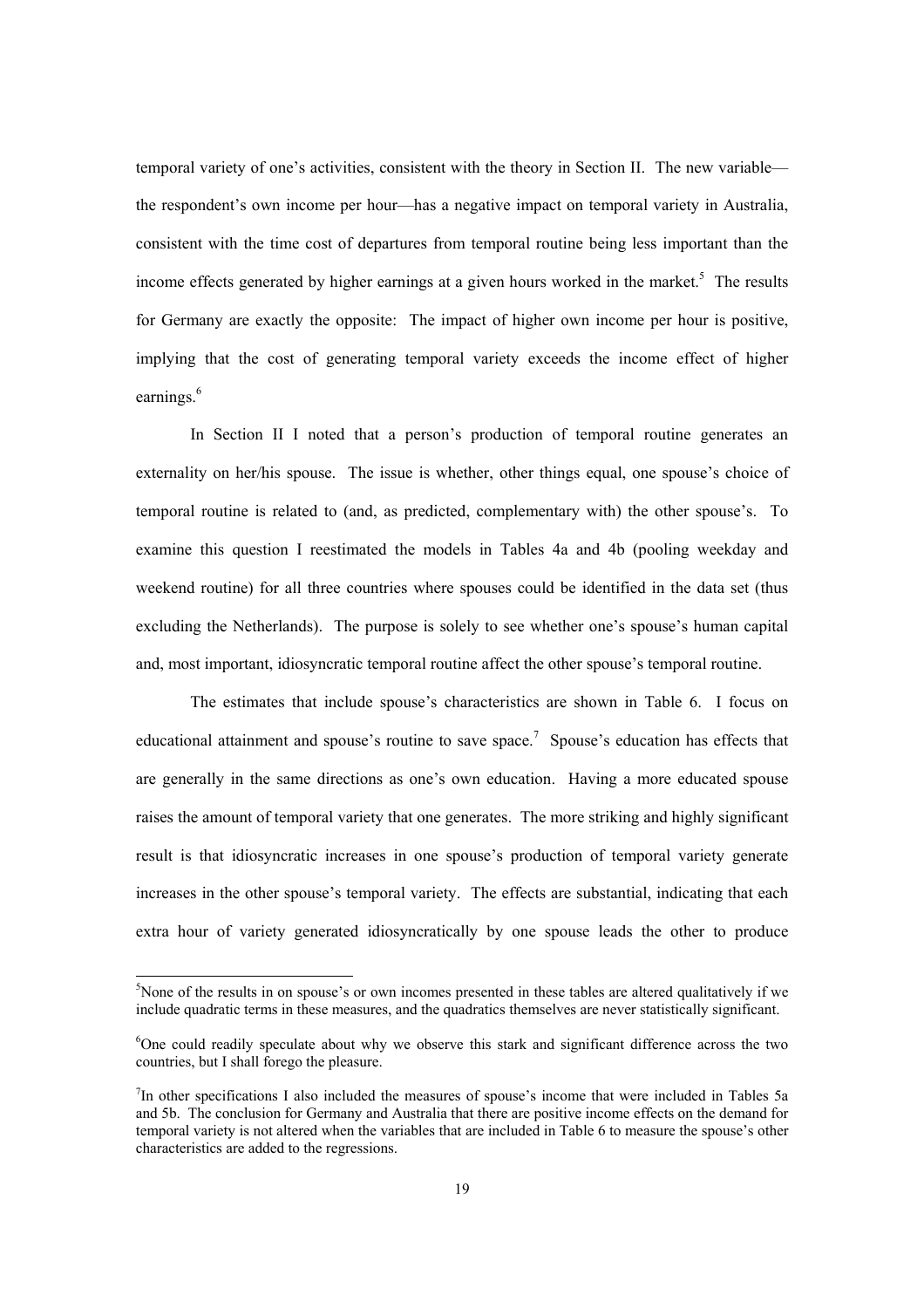between 11 and 23 minutes of additional variety. Spouses' time use is complementary over time as well as at a point in time. Whether this reflects complementarities in the ability to lower the cost of producing temporal variety or correlated tastes for variety of participants in the market for spouses cannot be inferred from these results.

The complementarity of spouses' temporal variety is not symmetric, however: The effect of the wife's variety on the husband's is significantly greater than the effect of his production of variety on hers. Routine in men's daily schedules is always more strongly affected by idiosyncratic variation in their wives' routine than the opposite, whether or not we adjust for the rigidities imposed by scheduled hours of market work. The asymmetry remains if we restrict the estimates in Table 6 to working couples only, or to couples in which the wife does not work, or if we delete measures of hours of market work. This result parallels the finding in Hamermesh (2002) that the elasticity of spouses' time together is higher with respect to increases in a wife's earnings than to an increase in her husband's earnings. One interpretation is that wives have a greater preference for temporally coordinating their activities with their husbands than vice-versa.

#### *B. Tests of Robustness*

Let us first consider a few simple possibilities. One is that, even though we have included indicators for the days of the week on which the time diaries are kept, it is possible that the entire structure of responses differs across days (just as it differs between pairs of weekdays and pairs of weekend days). In particular, it is quite possible that Fridays are treated differently from the other weekdays. Accordingly pairs of days involving Friday were deleted from the samples in Tables 3 through 5, and the models were all reestimated. Other than reductions in significance levels proportionate to the square root of the reduction in sample sizes, the results did not change qualitatively.

 Another possibility is suggested by concerns that the measures of routine have upper and lower bounds (1 and 0) and may not even be approximately normal. Although none of the observations was at these bounds, in the large samples from Australia, Germany and the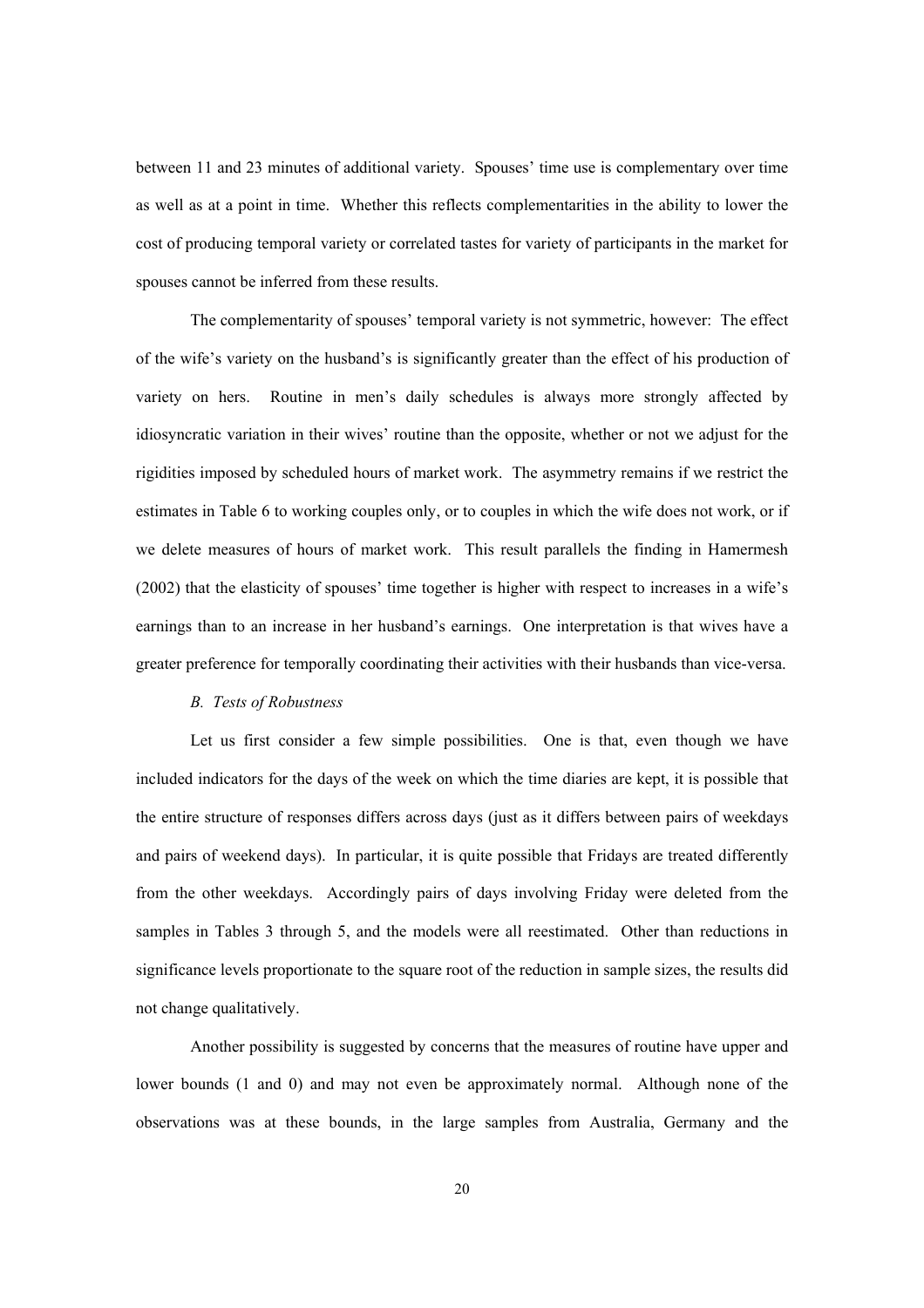Netherlands tests rejected the normality of the distributions of the measures of routine. (In all three countries there was an unusually long right tail.) These findings suggested reestimating the models on which Tables 3 and 4 are based using quantile regressions at various points of the distributions of temporal routine (the  $10<sup>th</sup>$  percentile, the median and the  $90<sup>th</sup>$  percentile). Coefficient estimates from the median regressions did not differ qualitatively from those presented in the tables, nor did the results at the  $90<sup>th</sup>$  percentile of temporal routine. At the  $10<sup>th</sup>$ percentiles of the distributions of routine the results were somewhat weaker—the coefficients were less significant statistically and closer to zero in absolute value. One can infer that the estimates shown in the tables correctly describe the responses of measures of central tendency in temporal variety to the main variables of interest, but that they overstate their effects on those who generate the most temporal variety.<sup>8</sup>

The theory in Section II has implications for the kinds of commodities produced in the household, and developing a model of the joint determination of temporal and qualitative variety would not be difficult.<sup>9</sup> In a more complicated empirical model one might describe both types of variety and include each outcome in the description of the other. Difficulties of identification of such a model make estimating it beyond the scope of this study. Recognizing their relationship, however, in reexamining the demand for temporal variety I include the extent of quantitative variety (the number of different activities that the respondent undertakes over the two days) in OLS reestimates of the equations in Tables 3, 4 and 5. The results—on the human capital variables, education and the quadratic in age, and on spouse's income and own earnings—are not very different from those presented in the tables. The estimated effects are slightly smaller in magnitude, but in most cases the coefficient estimates that were statistically significant in the

 $\overline{a}$ 

<sup>&</sup>lt;sup>8</sup>All of the regressions were also reestimated using ln(ROUTINE) as the dependent variable, with no qualitatively important changes in any of the results.

 <sup>9</sup> A third kind of variety, in ordering activities, is also worth examining, although modeling it is clearly more difficult than modeling temporal and qualitative variety.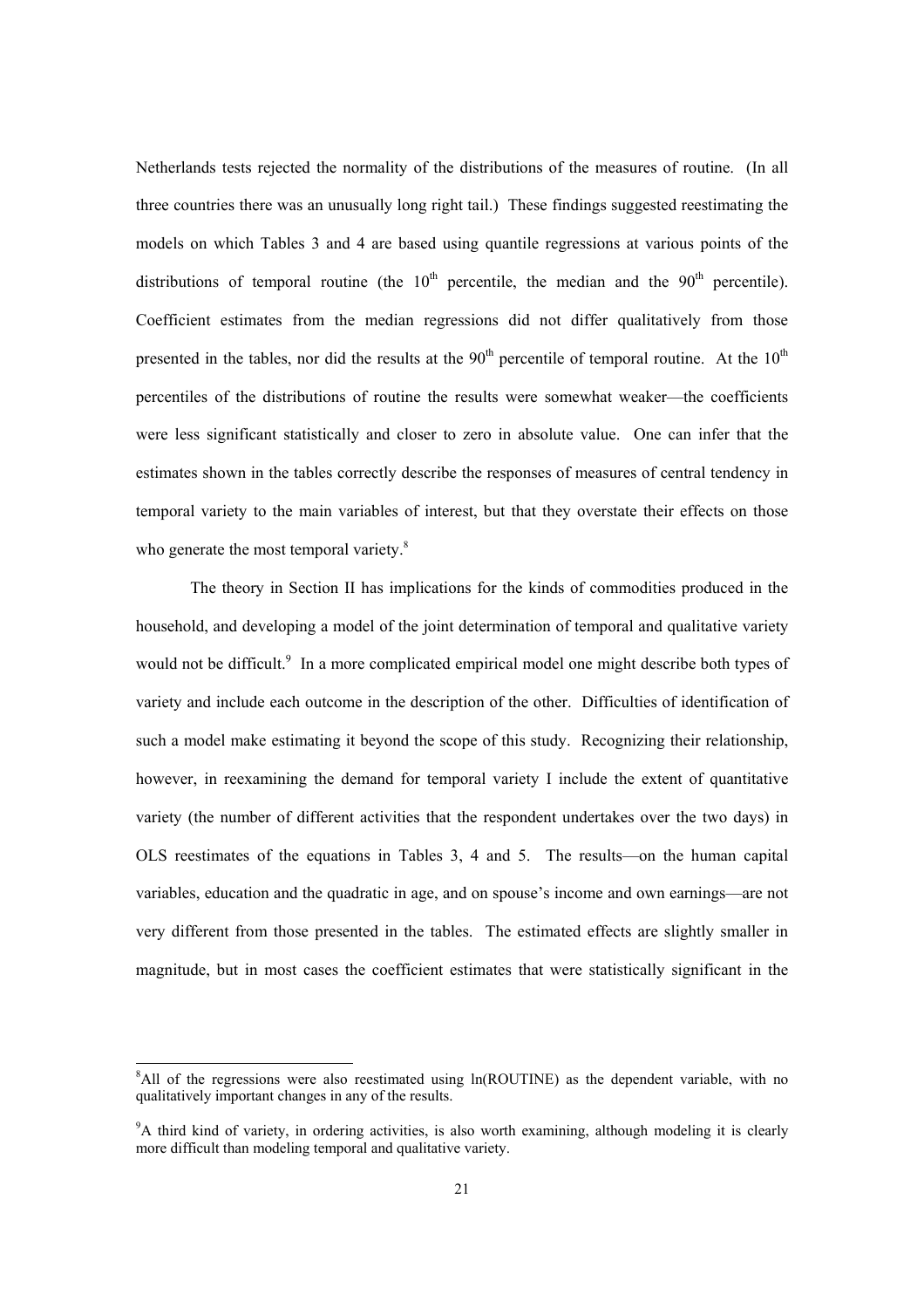tables remained so. Unsurprisingly, there is a strong positive correlation between temporal variety and qualitative variety in all the samples.

Two of the main empirical results of this study are the complementarity of spouses' production of temporal variety and the role of human capital in increasing the ability to generate temporal variety. While we cannot definitively answer the question, we can at least explore a bit whether the former result is merely an artifact of assortative mating along the dimension of education. To examine this possibility I took the German data and created random couples. Each husband was matched randomly to a wife in the sample who was within a  $+/-$  five-year age range of him. Similarly, artificial husbands were matched to each wife by choosing randomly from among husbands within a +/- five-year age range of her. Unlike in Table 6, where at least for the women their husband's education had a substantial positive effect on the amount of temporal variety they generate, in these artificial matched data the random spouse's educational attainment had no impact on the production of variety. Also, variations in the random spouse's idiosyncratic routine were unrelated to variations in the respondent's. The complementarities demonstrated by the results in Table 6 do not arise from some general commonality of behavior among husbands and wives in the same age group.

I have examined temporal routine in all twelve aggregates of activities in the definitions of ROUTINE in (8) and (8"). It is difficult to believe, however, that individuals care about generating temporal variety in all these activities equally, or that the costs of generating variety are the same for all twelve. Variety in pure leisure activities may yield greater utility than temporal variety in timing market and homework, and that variety may also be more costly to produce. To examine this possibility I generate measures of ROUTINE that account for increasingly wide definitions of the activities over which the extent of temporal variety is measured. The narrowest measure includes only organized activities, sports and leisure, radio and television, and reading and writing—presumably those leisure activities that represent pure consumption rather than partly physical maintenance. A broader measure adds eating and other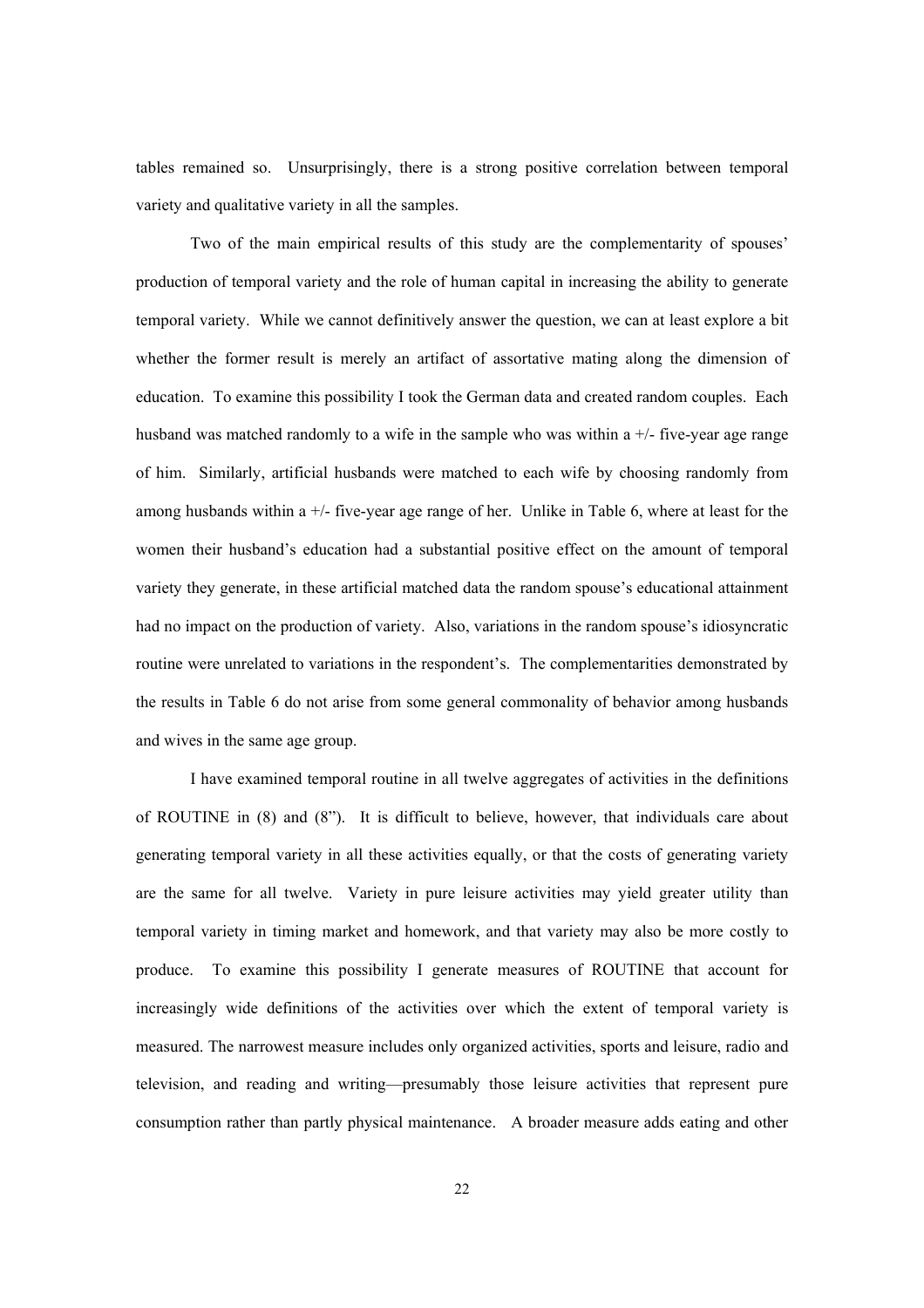personal activities (bathing, washing up, sex, etc.) to this narrow measure, while a still broader definition of routine adds sleep time. If the results on the impact of market work and human capital are correct, these variables should affect the amount of temporal variety generated in these subaggregates at least as strongly than in the results presented above. Indeed, the biggest effect should be in the first group, which defines pure consumption activities most narrowly.

The first three rows of each panel in Table 7a present the results of reestimating the basic equation for German husbands and wives on weekdays, while the first three rows in each panel of Table 7b show analogous results for weekends. Comparing the estimates to those in Tables 4, even for routine defined only over purely leisure activities individuals with more education are able to generate more temporal variety than their less educated fellows. Indeed, the most important thing to note is that for all three definitions of routine the effects of education are generally similar to those in the earlier tables. The finding that more educated people generate more temporal variety is not an artifact of the broad definition of activities—it holds even for those that can be defined narrowly as leisure.

The significant negative effects of additional hours of market work on temporal routine may seem inconsistent with the positive effects shown in the previous subsection. They are not. As in the earlier results, they indicate that an additional hour of market work leads to less than another hour of routine. That additional temporal variety occurs in all the non-work activities that people undertake, but particularly in pure leisure activities: Note that the effects in Table 7a on routine defined only over pure leisure are half as big as those on routine defined to include also eating, other personal activities and sleep, even though pure leisure activities account for only 31 percent of the time in this broader aggregate. While additional hours of market work create routine, workers compensate for it by increasing variety in those activities that are most like consumption and least like personal maintenance.

Yet another concern is that the estimated effects of additional human capital on temporal variety might be biased because of a difference in the precision with which respondents in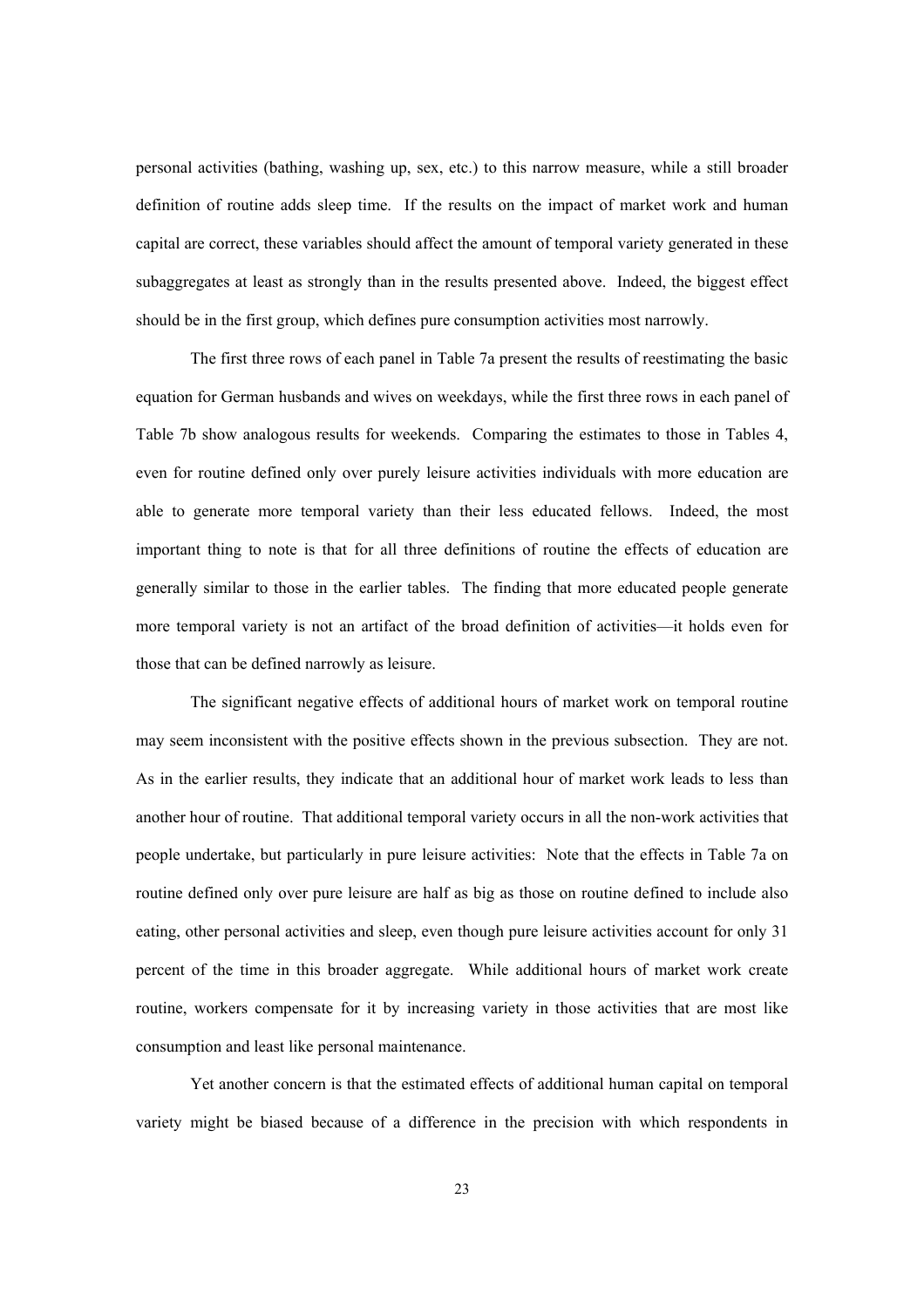different education groups complete the time diaries. To examine this possibility I redefine ROUTINE in (8) so that an activity is counted as ROUTINE if it was performed on the second day within 15 minutes of the time it was performed on the first day. The results of reestimating the basic equations for married persons in Germany using this "fuzzy" definition of ROUTINE are shown in the bottom row of each panel in Tables 7a and 7b. The results can be compared to those for Germany on weekdays and weekends in Tables 4a and 4b. They are clear: In all four cases the fraction of the variance described by the (same set of) independent variables is greater when we define routine precisely rather than "fuzzily." Moreover, in all cases the estimated impact of low education is more positive and statistically significant, and that of high education more negative and significant in Tables 4a and 4b than in these estimates. The implied positive effect of additional education on temporal variety is not an artifact of the precision with which routine has been defined.

#### **V. Conclusions—the Nature of Routine**

 Evidence presented here for four countries leads to a series of conclusions about the determinants of temporal variety. In decreasing order of confidence they are: 1) More educated people generate more temporal variety, other things equal. The effect of educational attainment may result from the ability of more educated people to overcome the costs of generating variety. 2) The presence of children, even young children, has little effect on temporal variety. 3) Additional income generated by one's spouse increases the amount of temporal variety one enjoys. This result indicates that temporal variety is a superior good. 4) The routine of spouses is complementary. 5) Higher earnings capacity, conditional on educational attainment, yields ambiguous effects on variety. This ambiguity is consistent with the role of higher time prices in producing higher full incomes, which increases the demand for temporal variety while also raising the costs of generating variety.

 The gross effect of additional schooling is to increase the amount of temporal variety. Since the estimates are uniformly consistent with the inference that variety is a superior good, this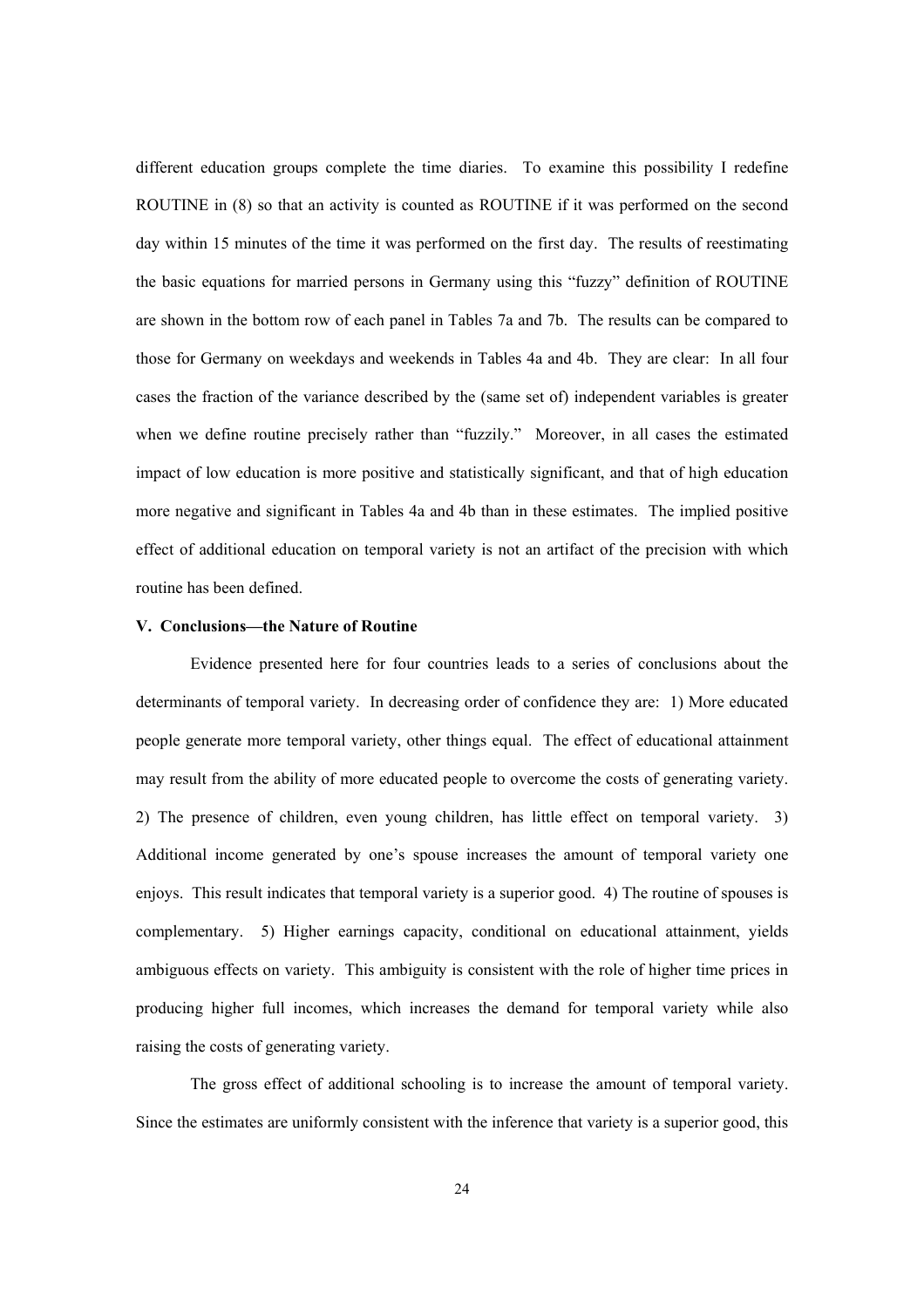effect and the positive correlation of education and income suggest that measures of inequality that focus only on incomes ignore a component of well being that, like incomes, is correlated with education. Unlike job-related nonpecuniary benefits (Hamermesh, 1999b), since we cannot explicitly value temporal variety we cannot infer whether the income elasticity of demand for temporal variety is greater than unity. Thus while we cannot deduce the impact of accounting for this correlation on standard inequality measures, the results do imply that temporal variety increases higher-income households' well being more in absolute terms than income measures alone would indicate.

 When we do things matters—for our individual well being, for the level of economic development, for the functioning of a household and for social cohesion. No doubt many of the determinants of when activities are undertaken are biological. As this study has shown, however, at least one aspect of "when"—temporal variety—is partly generated by economic decisionmaking. No doubt others are as well; and an interesting research undertaking would be to examine the relative importance of economic incentives in other decisions about timing as compared to the examination here and to their role in outcomes that are conventionally viewed as being more narrowly economic in nature.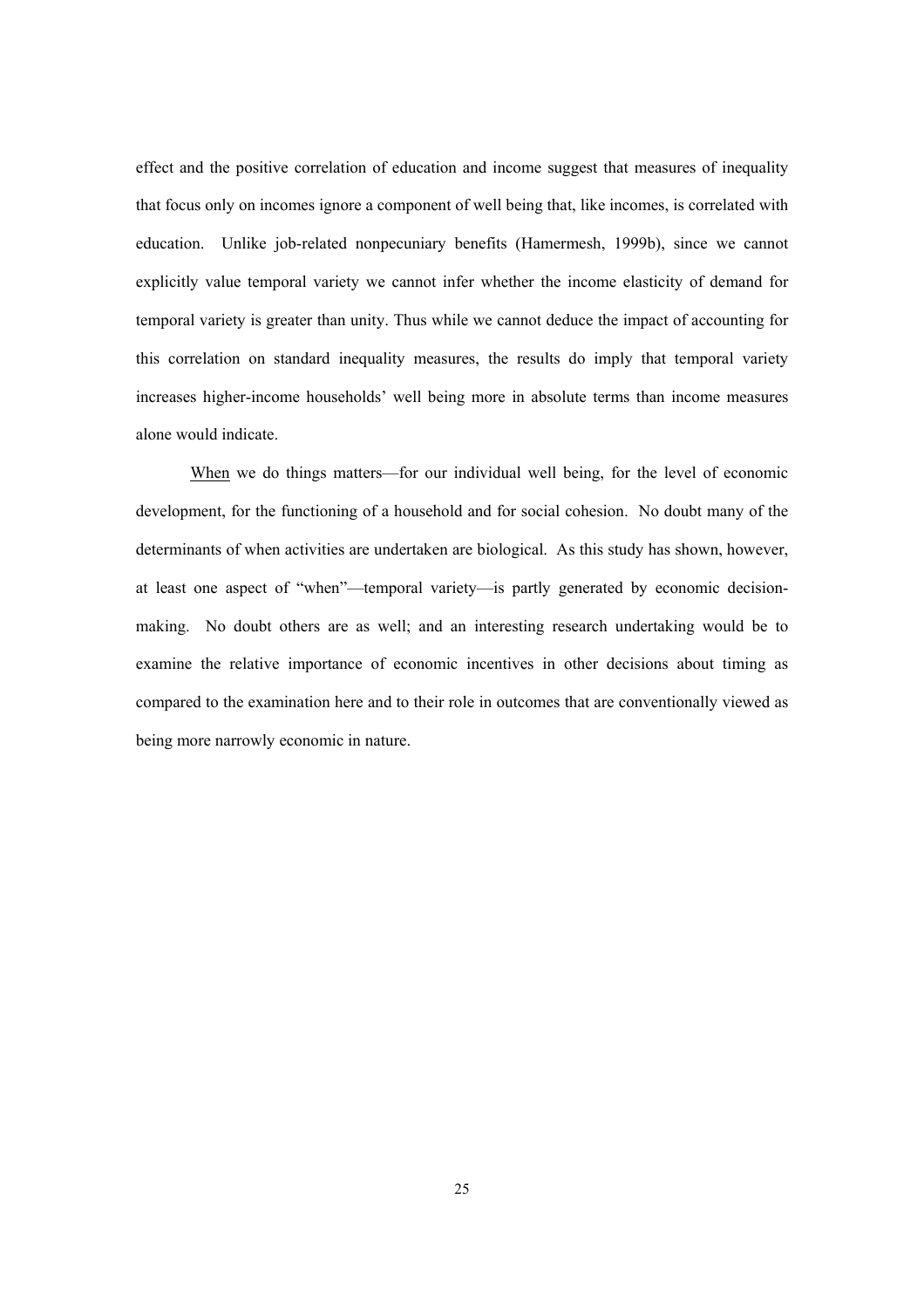#### **REFERENCES**

Australian Bureau of Statistics, *Time Use Survey*, Australia 1992. Canberra: ABS, 1993.

- Becker, Gary, "A Theory of the Allocation of Time," *Economic Journal*, 75 (June 1965): 492- 517.
- Brown, Charles, "Equalizing Differences in the Labor Market," *Quarterly Journal of Economics* 94 (Feb. 1980): 113-134.
- Gronau, Reuben, and Daniel Hamermesh, "The Demand for Variety -- A Household Production Perspective," National Bureau of Economic Research, Working Paper No. 8509, 2001.
- Hallberg, Daniel, *Essays on Household Behavior and Time-Use*. Uppsala, Sweden: Department of Economics, Economic Studies 62, 2002.
- Hamermesh, Daniel, "The Timing of Work over Time," *Economic Journal*, 109 (Jan. 1999): 37- 66, a.
- ------------------------, "Changing Inequality in Markets for Workplace Amenities," *Quarterly Journal of Economics*, 114 (Nov. 1999): 1085-1124, b.
- ------------------------, "Timing, Togetherness and Time Windfalls," *Journal of Population Economics*, 15 (Nov. 2002): 601-623.
- Jacobsen, Joyce, and Peter Kooreman, "Timing Constraints and the Allocation of Time: The Effects of Changing Shopping Regulations in the Netherlands," Unpublished paper, University of Groningen, May 2003.
- Juster, F. Thomas, and Frank Stafford. *Time, Goods, and Well-Being*. Ann Arbor, MI: Institute for Social Research, 1985.
- Lundberg, Shelly, and Robert Pollak, "Bargaining and Distribution in Marriage," *Journal of Economic Perspectives*, 10 (Fall 1996): 139-158.
- Moore-Ede, Martin, Frank Sulzman and Charles Fuller, *The Clocks That Time Us: Physiology of the Circadian Timing System*. Cambridge, MA: Harvard University Press, 1982.
- Nederlands Instituut voor Wetenschappelijke Informatiediensten (NIWI), *Tijdbestedingsonderzoek 1990*. Amsterdam: Steinmetz Archive, 1993.
- Rindsfüser, Guido, "Die Verwendung zeitbezogener Daten für die Analyse von Aktivitätensequenzen im Kontext der Verkehrsnachfragemodellierung [Using Timebased Data to Analyze Activity Sequences in the Context of Modeling Travel Demand]," in Manfred Ehling and Joachim Merz, eds. *Zeitbudget in Deutschland— Erfahrungsberichte der Wissenschaft.* Wiesbaden: Metzler-Poeschel, 2001.
- Statistisches Bundesamt, "Wo Bleibt die Zeit? Die Zeitverwendung der Bevölkerung in Deutschland." Wiesbaden, Germany: Statistiches Bundesamt, 1999.
- Weiss, Yoram, "Synchronization of Work Schedules," *International Economic Review*, 37 (Feb. 1996): 157-79.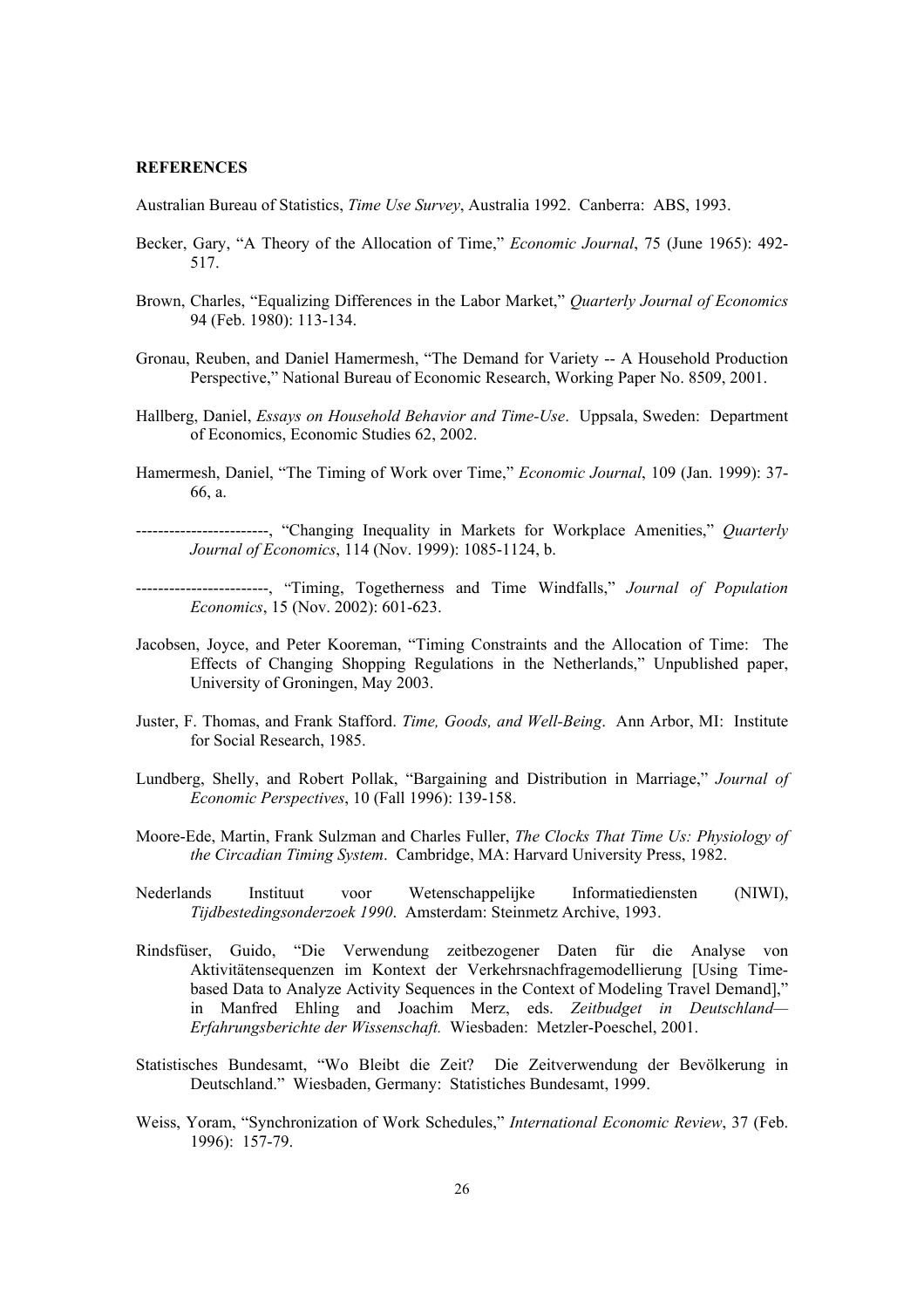- Wever, Rütger, "Behavioral Aspects of Circadian Rhythmicity," in Brown, Frederick and R. Curtis Graeber, eds., *Rhythmic Aspects of Behavior*. Hillsdale, NJ: Lawrence Erlbaum, 1982.
- Winston, Gordon, *The Timing of Economic Activities*. New York: Cambridge University Press, 1982.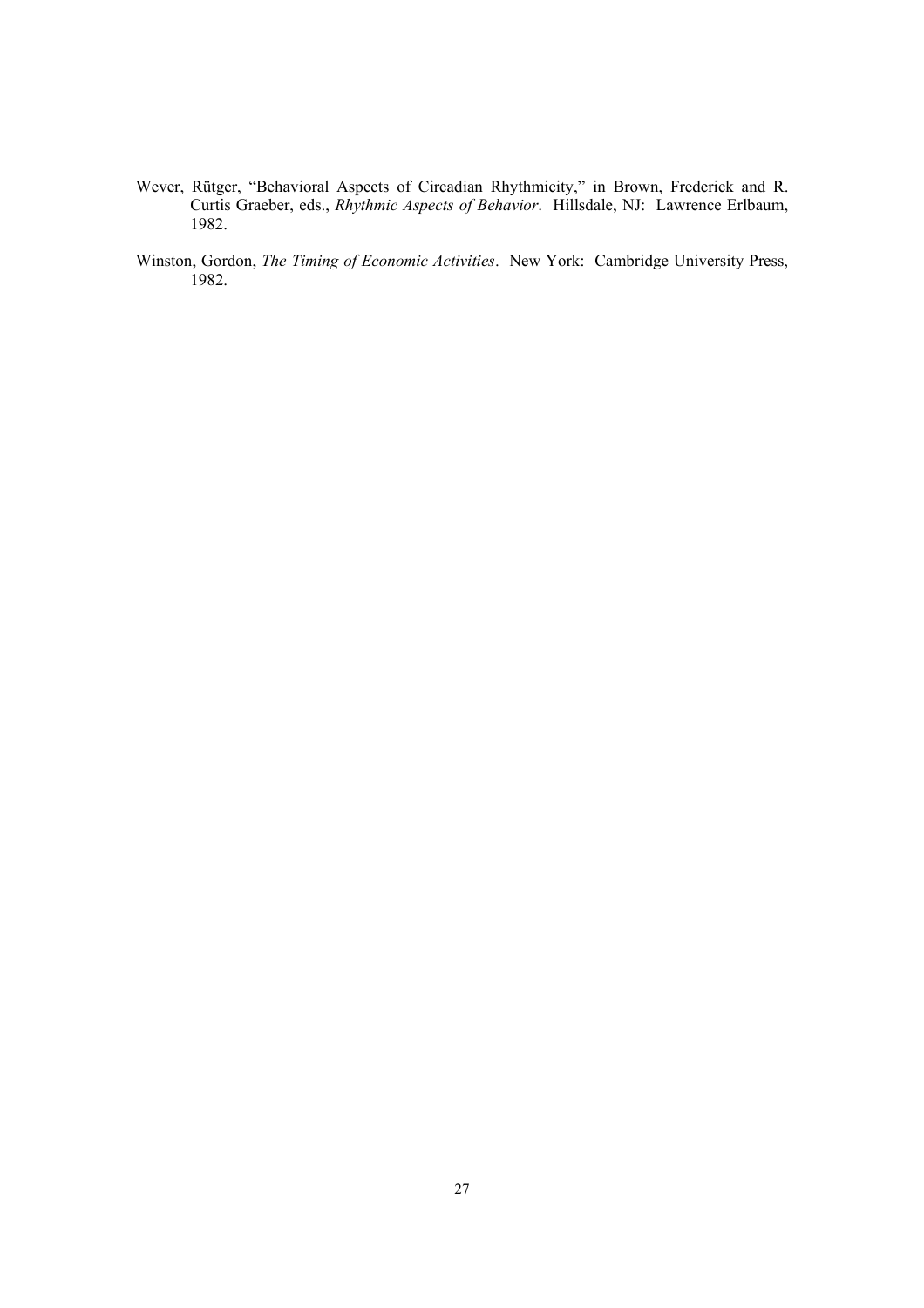| Country              | Time of<br>Week | All                    | Married<br>Males       | Single<br>Males       | Married<br>Females     | Single<br>Females     |
|----------------------|-----------------|------------------------|------------------------|-----------------------|------------------------|-----------------------|
| Australia            |                 |                        |                        |                       |                        |                       |
|                      | Weekdays        | .604<br>(.179)<br>3172 | .654<br>(.183)<br>965  | .643<br>(.189)<br>538 | .554<br>(.154)<br>1081 | .577<br>(.173)<br>588 |
|                      | Weekends        | .483<br>(.146)<br>788  | .495<br>(.158)<br>250  | .464<br>(.172)<br>117 | .479<br>(.120)<br>265  | .482<br>(.146)<br>156 |
| Germany              |                 |                        |                        |                       |                        |                       |
|                      | Weekdays        | .619<br>(.154)<br>4907 | .673<br>(.154)<br>1819 | .647<br>(.174)<br>529 | .564<br>(.128)<br>1861 | .602<br>(.152)<br>698 |
|                      | Weekends        | .484<br>(.118)<br>1042 | .474<br>(.122)<br>381  | .499<br>(.131)<br>120 | .493<br>(.108)<br>384  | .476<br>(.121)<br>157 |
| <b>Netherlands</b>   |                 |                        |                        |                       |                        |                       |
|                      | Weekdays        | .587<br>(.122)<br>2943 | .635<br>(.133)<br>853  | .615<br>(.143)<br>303 | .560<br>(.099)<br>1302 | .560<br>(.110)<br>485 |
|                      | Weekends        | .458<br>(.122)<br>2943 | .453<br>(.124)<br>853  | .454<br>(.141)<br>303 | .463<br>(.112)<br>1302 | .456<br>(.132)<br>485 |
| <b>United States</b> |                 |                        |                        |                       |                        |                       |
|                      | Weekends        | .422<br>(.125)<br>782  | .409<br>(.134)<br>281  | .447<br>(.146)<br>65  | .432<br>(.113)<br>321  | .412<br>(.120)<br>115 |

## **Table 1. Means, Standard Deviations and Number of Observations for Routine, by Country, Demographics and Sample**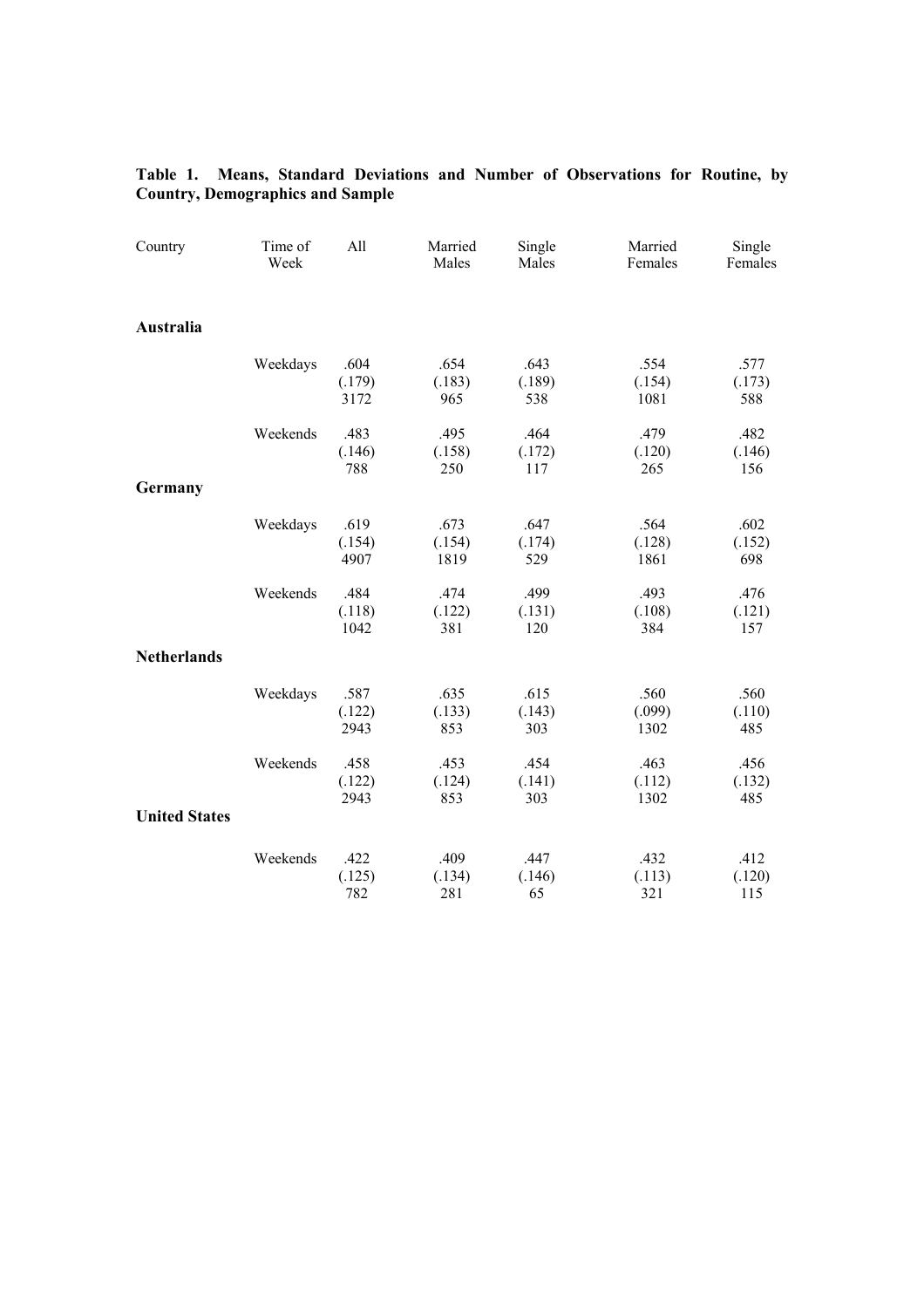|                                   | <b>Australia</b>       | Germany                |
|-----------------------------------|------------------------|------------------------|
| Age                               | $-.00057$<br>$(-0.52)$ | $-.00450$<br>$(-4.75)$ |
| Age <sup>2</sup> /100             | .0023<br>(1.77)        | .0059<br>(5.56)        |
| Education:<br>Low                 | .0129<br>(2.81)        | .0233<br>(6.25)        |
| High                              | $-.0131$<br>$(-1.89)$  | $-.0107$<br>$(-2.74)$  |
| Youngest child:<br>Less Than 6    |                        | $-.00618$<br>$(-0.86)$ |
| $0 - 1$                           | .00077<br>(0.06)       |                        |
| $2 - 4$                           | .0100<br>(0.83)        |                        |
| $5-9$                             | $-.00196$<br>$(-0.17)$ |                        |
| $10 - 14$                         | $-.00933$<br>$(-.098)$ |                        |
| $6 - 18$                          |                        | .00118<br>(0.19)       |
| No. Children                      | $-.00747$<br>$(-1.80)$ | $-.00459$<br>$(-1.59)$ |
| Male                              | .0134<br>(1.88)        | .0108<br>(1.63)        |
| Married                           | $-.00426$<br>$(-0.65)$ | .0108<br>(2.18)        |
| Male* Married                     | $-.00309$<br>$(-0.35)$ | $-.00649$<br>$(-0.90)$ |
| Market work week-<br>days (hours) | .0375<br>(24.72)       | .0345<br>(29.54)       |
| Market work week-<br>end (hours)  | .0268<br>(8.94)        | .0195<br>(7.38)        |
| $\mathbf N$                       | 5482                   | 7902                   |
| Adj. $R^2$                        | .282                   | .374                   |

## **Table 2. Least-squares Estimates of the Determinants of Routine**

NOTE: t-statistics in parentheses here and in Tables 3-8. Each equation also includes indicator variables for the days of the week that are included.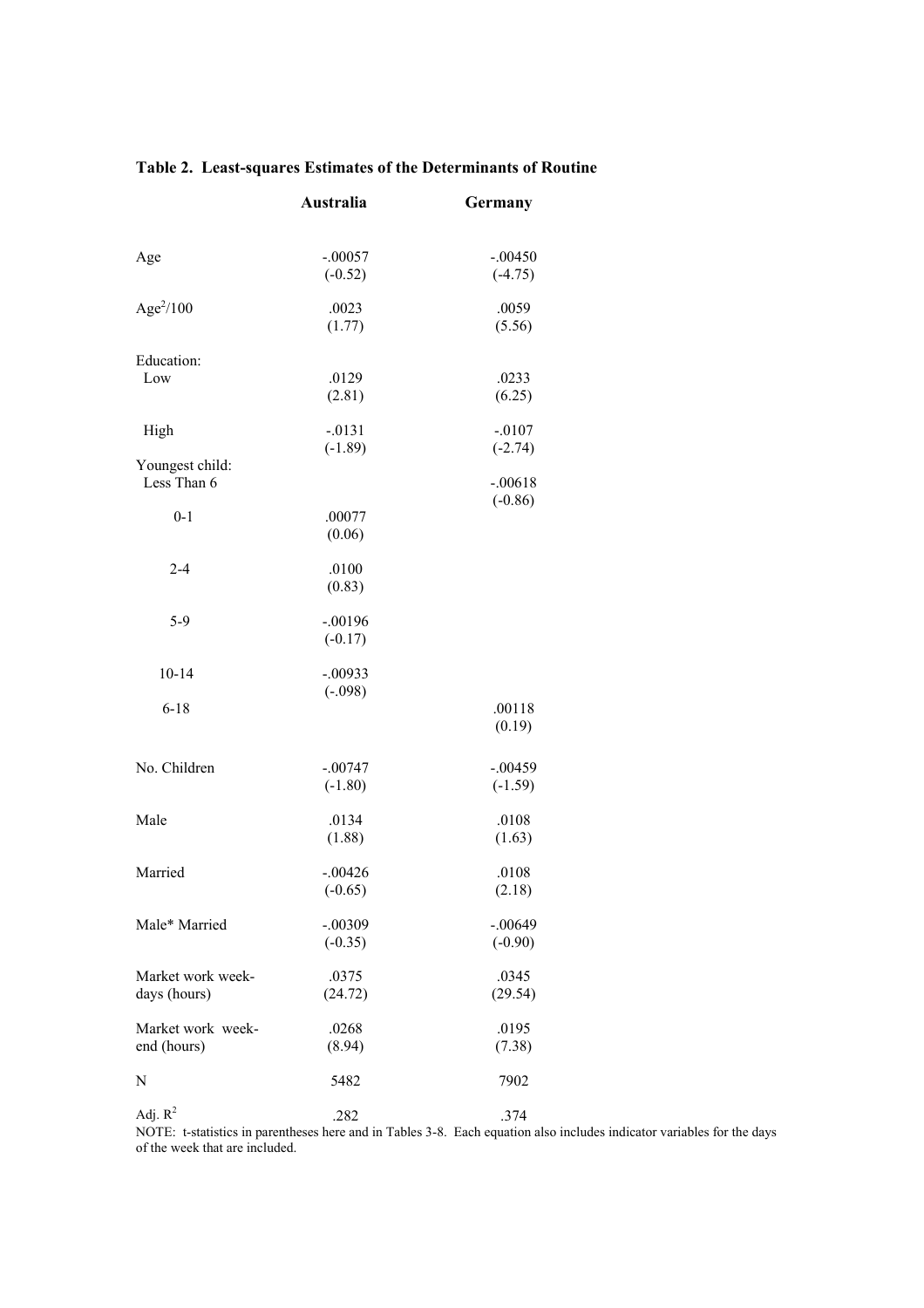|                                | Australia             |                       | Germany               |                       | <b>Netherlands</b>    |                       | <b>United States</b>  |
|--------------------------------|-----------------------|-----------------------|-----------------------|-----------------------|-----------------------|-----------------------|-----------------------|
|                                | Weekday               | Weekend               | Weekday               | Weekend               | Weekday               | Weekend               | Weekend               |
| Age                            | $-.0035$<br>$(-2.61)$ | $-.0001$<br>$(-0.04)$ | $-.0060$<br>$(-5.33)$ | .0005<br>(0.22)       | $-.0044$<br>$(-3.98)$ | $-.0028$<br>$(-2.12)$ | $-.0079$<br>$(-3.28)$ |
| Age <sup>2</sup> /100          | .0058<br>(3.65)       | .00263<br>(0.82)      | .0071<br>(5.62)       | .0010<br>(0.42)       | .0065<br>(5.17)       | .0042<br>(2.86)       | .0098<br>(3.51)       |
| Education:<br>Low              | .0174<br>(3.11)       | .0075<br>(0.66)       | .0281<br>(6.36)       | .0184<br>(2.04)       | .0391<br>(8.73)       | .0046<br>(0.87)       | .0216<br>(1.73)       |
| High                           | $-.0191$<br>$(-2.32)$ | .0030<br>(0.17)       | $-.0146$<br>$(-3.14)$ | $-.0054$<br>$(-0.57)$ | $-.0146$<br>$(-3.03)$ | $-.0121$<br>$(-2.13)$ | $-.0034$<br>$(-0.34)$ |
| Youngest Child:<br>Less Than 6 |                       |                       | $-0127$<br>$(-1.47)$  | $-.0393$<br>$(-2.38)$ | .0042<br>(0.69)       | $-.0194$<br>$(-2.67)$ |                       |
| $0 - 1$                        | .0075<br>(0.53)       | $-.0293$<br>$(-0.91)$ |                       |                       |                       |                       | $-.0332$<br>$(-1.68)$ |
| $2 - 4$                        | .0144<br>(1.02)       | $-.0370$<br>$(-1.05)$ |                       |                       |                       |                       | $-.0117$<br>$(-0.61)$ |
| $5-9$                          | .0045<br>(0.33)       | .0018<br>(0.06)       |                       |                       |                       |                       | $-.0196$<br>$(-0.97)$ |
| $10 - 14$                      | .0012<br>(0.10)       | $-.0111$<br>$(-0.46)$ |                       |                       |                       |                       | $-.0028$<br>$(-0.15)$ |
| $6 - 12$                       |                       |                       |                       |                       | $-.0024$<br>$(-0.40)$ | .0006<br>(0.09)       |                       |
| $13 - 17$                      |                       |                       |                       |                       | $-.0042$<br>$(-0.58)$ | $-.0074$<br>$(-0.87)$ |                       |
| $6 - 18$                       |                       |                       | $-.0025$<br>$(-0.35)$ | $-.0309$<br>$(-2.01)$ |                       |                       |                       |
| No. Children                   | $-.0081$<br>$(-1.64)$ | .0064<br>(0.58)       | $-.0048$<br>$(-1.39)$ | .0042<br>(0.57)       | .0067<br>(2.31)       | .0015<br>(0.44)       | .0046<br>(0.88)       |
| Male                           | .0148<br>(1.72)       | $-.0168$<br>$(-0.93)$ | .0156<br>(2.14)       | .0294<br>(2.06)       | .0251<br>(2.89)       | .0143<br>(0.14)       | .0461<br>(2.36)       |
| Married                        | .0006<br>(0.08)       | $-.0221$<br>$(-1.35)$ | .0181<br>(3.03)       | .0117<br>(0.97)       | .0242<br>(4.03)       | .0036<br>(0.51)       | .0376<br>(2.66)       |
| Male*Married                   | $-.0126$<br>$(-1.16)$ | .0227<br>(1.02)       | $-.0066$<br>$(-0.76)$ | $-.0478$<br>$(-2.86)$ | $-.0356$<br>$(-3.61)$ | $-.0093$<br>$(-0.81)$ | $-.0679$<br>$(-3.08)$ |

## **Table 3. The Determinants of Routine with Weekdays and Weekends Separated**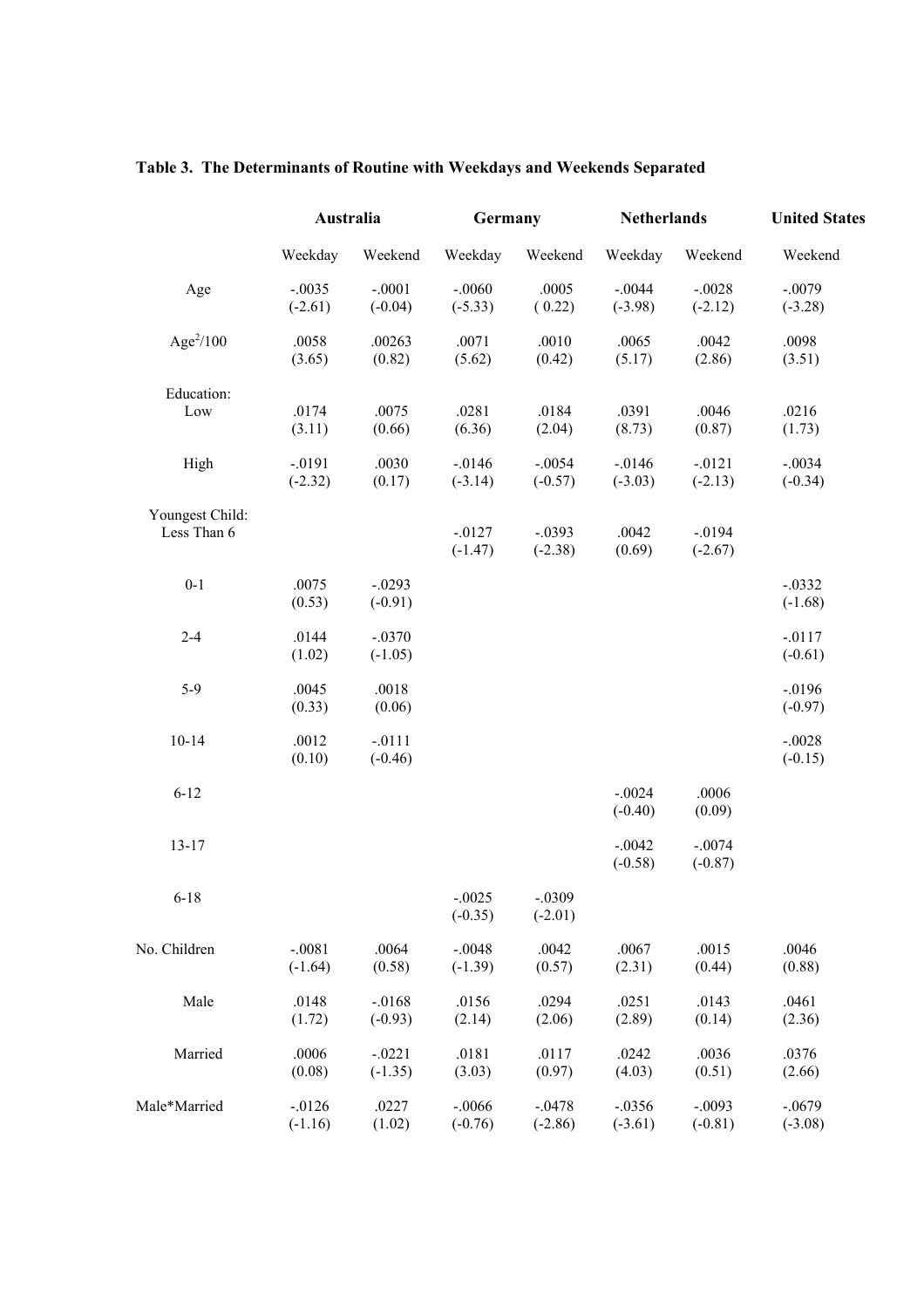| Market work week-<br>days (hours) | .0678<br>(37.73) |                 | .0568<br>(41.53) |                       | .0500<br>(32.47) |                       |                       |
|-----------------------------------|------------------|-----------------|------------------|-----------------------|------------------|-----------------------|-----------------------|
| Market work week-<br>end (hours)  |                  | .0083<br>(1.52) |                  | $-.0013$<br>$(-0.30)$ |                  | $-.0258$<br>$(-1.08)$ | $-.0091$<br>$(-1.93)$ |
| N                                 | 3155             | 781             | 4907             | 1042                  | 2667             | 2667                  | 782                   |
| Adj. $R^2$                        | .386             | .066            | .370             | .062                  | .367             | .072                  | .042                  |

NOTE: The equations for Australia here and in subsequent tables also include indicators of: Immigrant status, foreign language, urban and metropolitan location.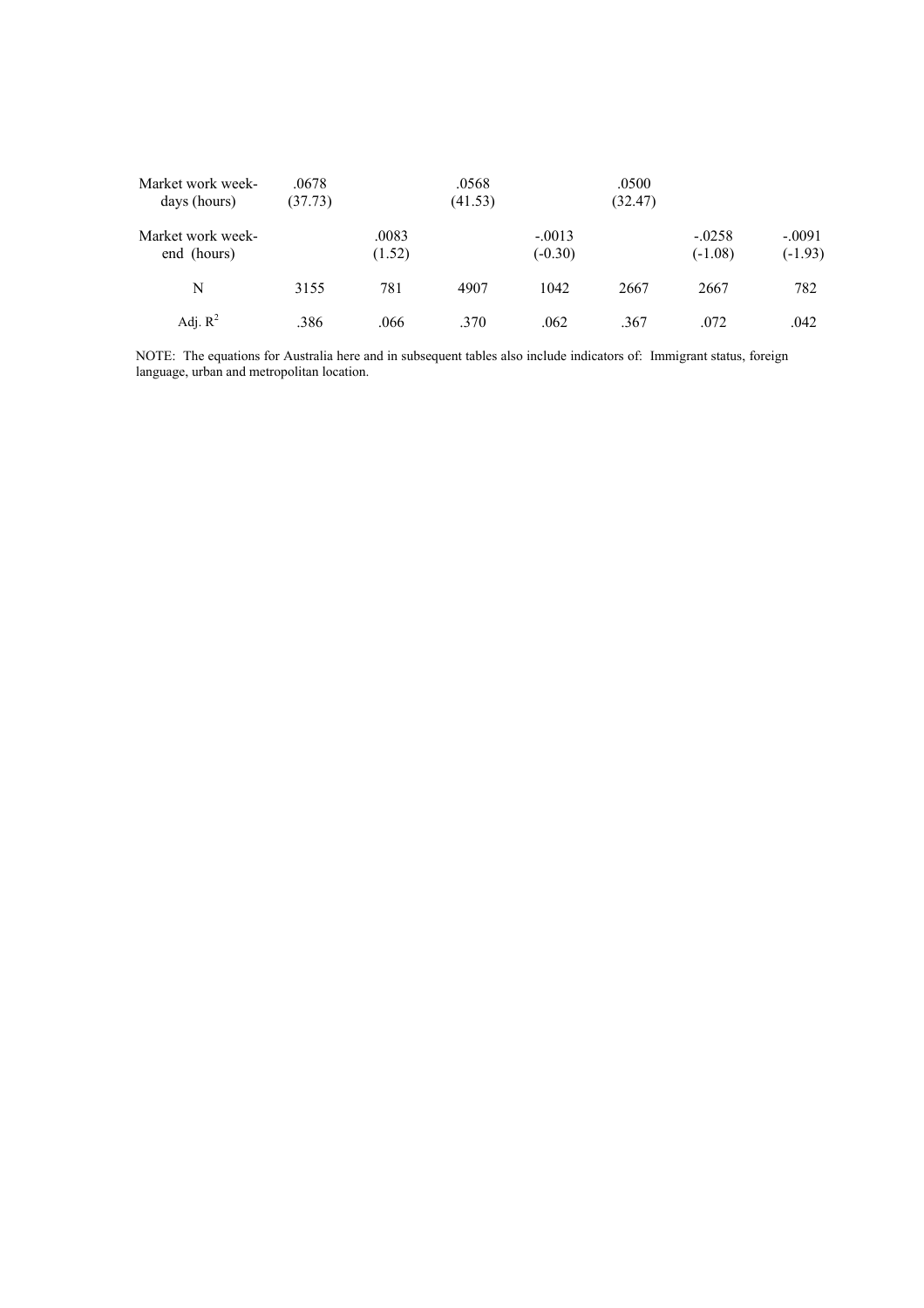|                       | Australia |           |           | Germany   |           | <b>Netherlands</b> |
|-----------------------|-----------|-----------|-----------|-----------|-----------|--------------------|
|                       | Male      | Female    | Male      | Female    | Male      | Female             |
| Age                   | $-.0027$  | $-.0022$  | $-.0006$  | $-.0026$  | $-.00665$ | $-.0027$           |
|                       | $(-0.80)$ | $(-0.93)$ | $(-0.20)$ | $(-1.25)$ | $(-2.57)$ | $(-1.51)$          |
| Age <sup>2</sup> /100 | .0052     | .0032     | .0021     | .0036     | .0097     | .0039              |
|                       | (1.42)    | (1.21)    | (0.71)    | (1.62)    | (3.41)    | (1.91)             |
| Education:            | .0144     | .0235     | .0227     | .0202     | .0364     | .0346              |
| Low                   | (1.36)    | (2.83)    | (2.89)    | (3.23)    | (4.30)    | (5.70)             |
| High                  | $-0.0212$ | $-.0077$  | $-.0188$  | $-.0240$  | $-.0076$  | $-0.0167$          |
|                       | $(-1.53)$ | $(-0.56)$ | $(-2.34)$ | $(-3.33)$ | $(-0.84)$ | $(-2.41)$          |
| Market work           | .0705     | .0643     | .0605     | .0443     | .0675     | .0372              |
| (hours)               | (21.21)   | (20.55)   | (25.9)    | (18.25)   | (22.21)   | (12.54)            |
| N                     | 965       | 1081      | 1819      | 1861      | 821       | 1265               |
| Adj. $R^2$            | .371      | .376      | .313      | .225      | .423      | .152               |

#### **Table 4a. Regression Estimates of the Determinants of Routine of Married Persons: Weekdays Only\***

\*Also included in the regressions here in and Table 4b are indicators of the age of the youngest child and the number of children.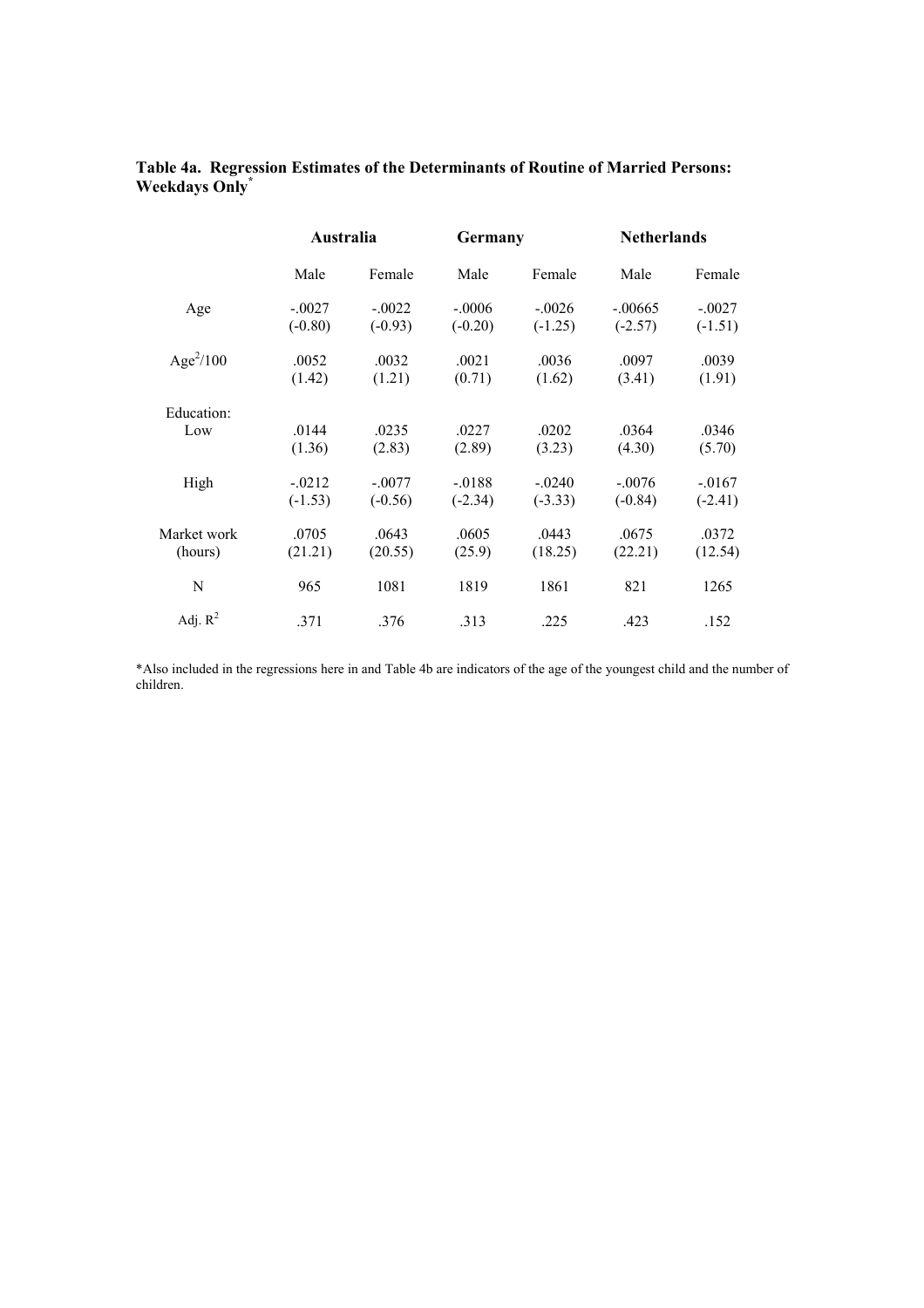|                       | Australia |           |           | Germany   |           | <b>Netherlands</b> |
|-----------------------|-----------|-----------|-----------|-----------|-----------|--------------------|
|                       | Male      | Female    | Male      | Female    | Male      | Female             |
| Age                   | $-.0009$  | .0088     | $-.0024$  | $-.0002$  | $-.0034$  | $-.0018$           |
|                       | $(-0.13)$ | (1.94)    | $(-0.45)$ | $(-0.04)$ | $(-1.21)$ | $(-0.85)$          |
| Age <sup>2</sup> /100 | .0046     | $-.0084$  | .0047     | .0018     | .0051     | .0033              |
|                       | (0.62)    | $(-1.61)$ | (0.87)    | (0.38)    | (1.65)    | (1.37)             |
| Education:            |           |           |           |           |           |                    |
| Low                   | $-.0040$  | .0064     | .0537     | .0036     | $-.0004$  | .0115              |
|                       | $(-0.19)$ | (0.39)    | (3.47)    | (0.28)    | $(-0.05)$ | (1.61)             |
| High                  | .0235     | $-.0476$  | .0293     | $-.0198$  | $-.0059$  | $-0.0140$          |
|                       | (0.80)    | $(-1.71)$ | (1.86)    | $(-1.23)$ | $(-0.58)$ | $(-1.74)$          |
| Market work           | .0300     | $-.0207$  | $-.0039$  | $-.0049$  | $-.0495$  | $-0.0412$          |
| (hours)               | (3.82)    | $(-1.83)$ | $(-0.60)$ | $(-0.53)$ | $(-8.00)$ | $(-5.83)$          |
| N                     | 250       | 265       | 381       | 384       | 821       | 1265               |
| Adj. $R^2$            | .134      | .140      | .080      | .055      | .130      | .072               |

## **Table 4b. Regression Estimates of the Determinants of Routine of Married Persons – Weekends Only**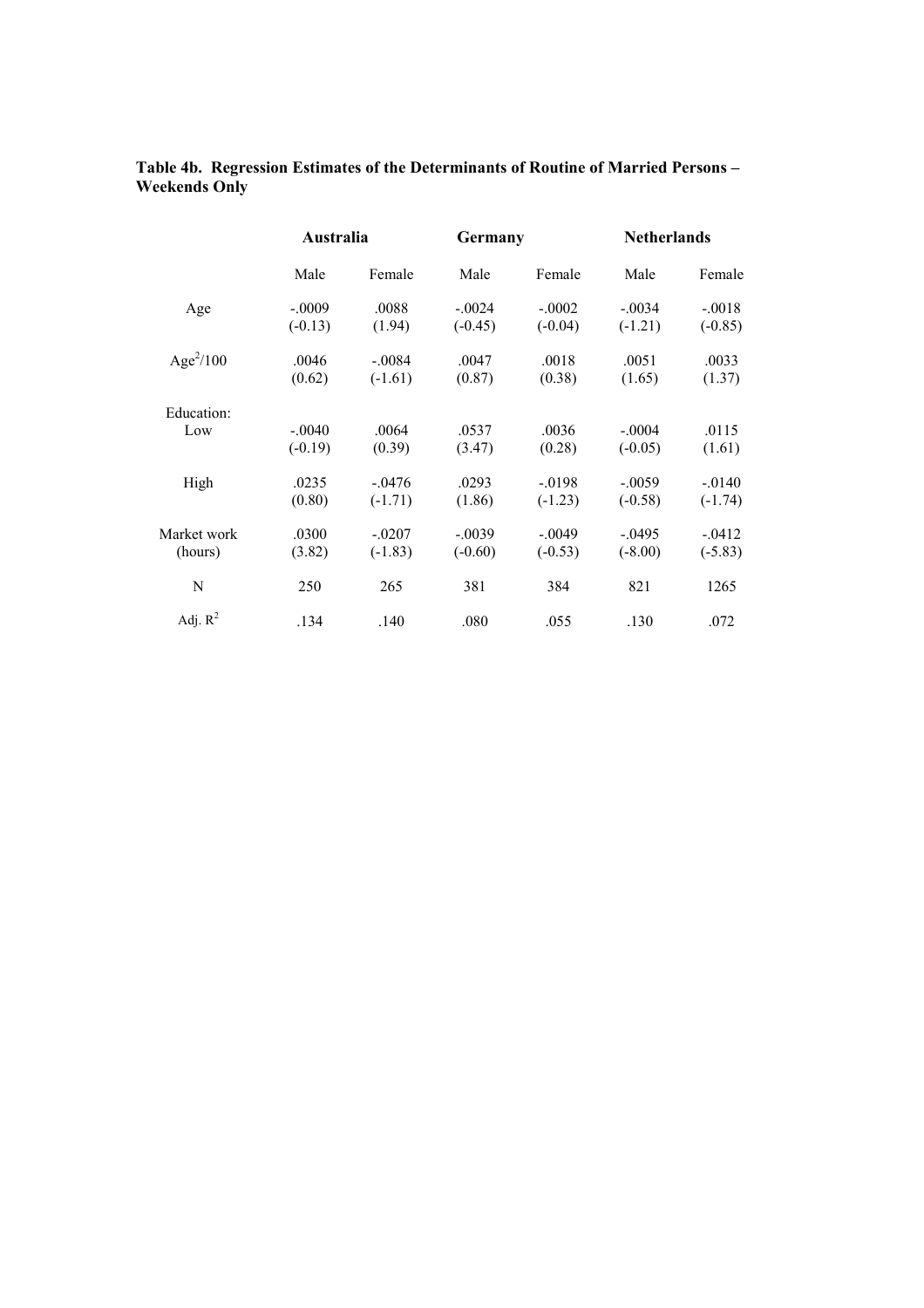## **Table 5a. Regression Estimates of the Determinants of Routine of Married Persons: Weekdays Only with Spouse's Income, Also Own Income per Hour for Younger Twoearner Couples**

**Australia Germany** 

|                          | Male      |                       |           | Female                |           | Male             |           | Female           |  |
|--------------------------|-----------|-----------------------|-----------|-----------------------|-----------|------------------|-----------|------------------|--|
|                          | All       | Two<br>earners        | All       | Two<br>earners        | All       | Two<br>earners   | All       | Two<br>earners   |  |
| Age                      | $-.0037$  | $-.0016$              | $-.0029$  | .0028                 | $-.0009$  | $-.0043$         | $-.0014$  | .0027            |  |
|                          | $(-1.02)$ | $(-0.18)$             | $(-1.13)$ | (0.41)                | $(-0.31)$ | $(-0.69)$        | $(-0.64)$ | (0.48)           |  |
| Age $^{2}/100$           | .0065     | .0039                 | .0038     | $-0.0444$             | .0023     | .0058            | .0024     | $-.0032$         |  |
|                          | (1.66)    | (0.36)                | (1.32)    | $(-0.49)$             | (0.77)    | (0.83)           | (1.03)    | $(-0.48)$        |  |
| Education:               | .0122     | .0259                 | .0216     | .0457                 | .023      | .0244            | .0157     | .0056            |  |
| Low                      | (1.09)    | (1.35)                | (2.46)    | (3.04)                | (2.90)    | (1.98)           | (2.46)    | (0.50)           |  |
| High                     | $-.0140$  | .0011                 | $-.0039$  | $-.0008$              | $-0.0184$ | $-.0114$         | $-0.0189$ | $-.0207$         |  |
|                          | $(-0.93)$ | (0.05)                | $(-0.26)$ | $(-0.04)$             | $(-2.25)$ | $(-0.89)$        | $(-2.55)$ | $(-1.68)$        |  |
| Market work              | .0730     | .0400                 | .0628     | .0373                 | .0605     | .0364            | .0427     | .0286            |  |
| (hours)                  | (20.33)   | (12.98)               | (18.36)   | (15.49)               | (25.56)   | (16.44)          | (17.14)   | (16.19)          |  |
| Spouse's                 | $-.0068$  | .00053                | $-.0014$  | .00092                | $-.0060$  | $-.0073$         | $-.0057$  | $-.0043$         |  |
| Income $(000)$           | $(-1.20)$ | (0.06)                | $(-0.35)$ | (0.12)                | $(-1.85)$ | $(-1.41)$        | $(-3.73)$ | $(-1.50)$        |  |
| Own Income/<br>Work Hour |           | $-.0026$<br>$(-1.97)$ |           | $-.0005$<br>$(-0.65)$ |           | .00013<br>(2.17) |           | .00017<br>(4.25) |  |
| N                        | 883       | 356                   | 988       | 324                   | 1773      | 665              | 1815      | 667              |  |
| Adj. $R^2$               | .369      | .359                  | .363      | .534                  | .316      | .341             | .228      | .370             |  |

NOTE: Tables 5 include all the controls in Tables 4.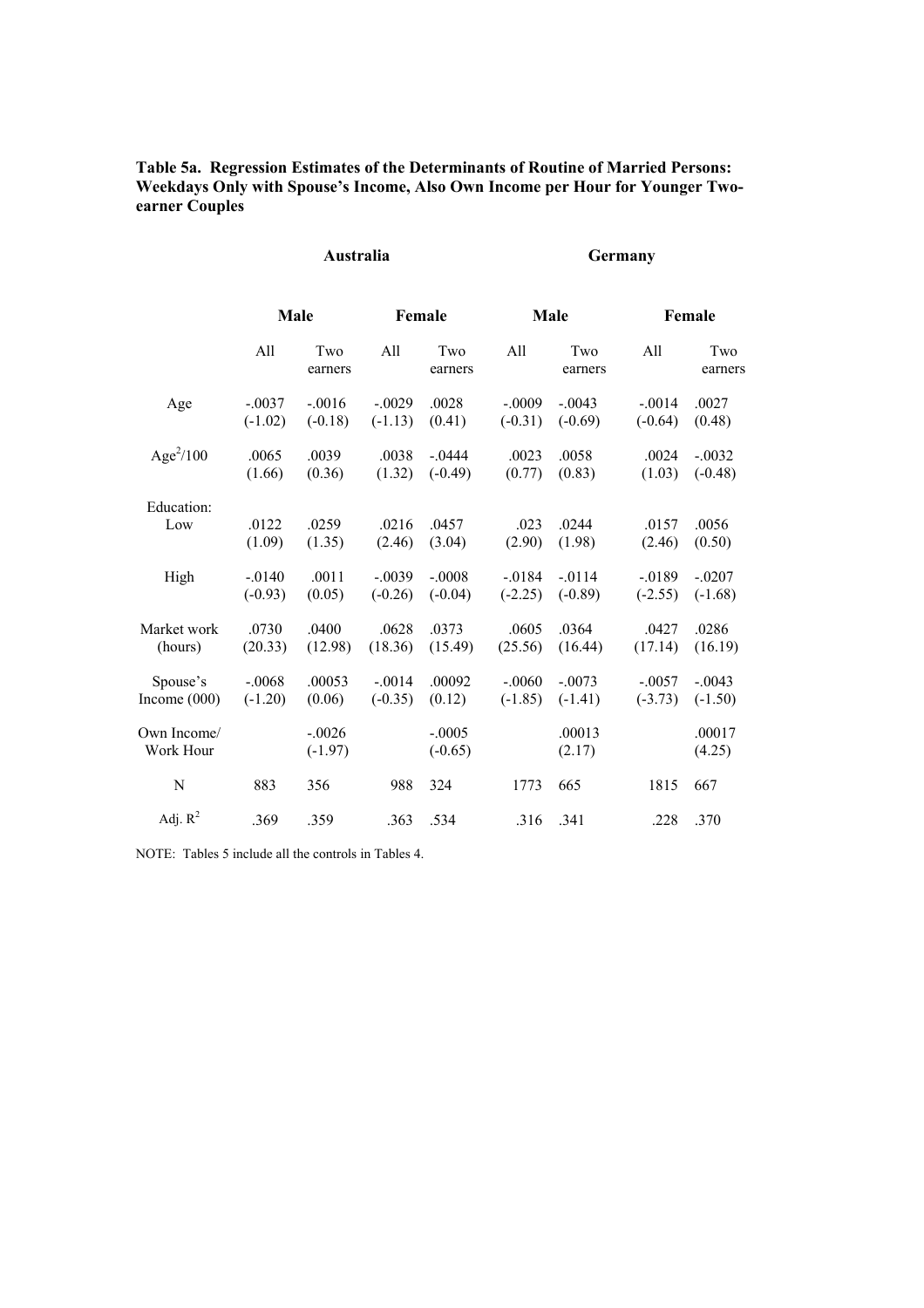#### **Table 5b. Regression Estimates of the Determinants of Routine of Married Persons – Weekends Only with Spouse's Income**

|                       |           | Australia |           | Germany   |  |
|-----------------------|-----------|-----------|-----------|-----------|--|
|                       | Male      | Female    | Male      | Female    |  |
| Age                   | $-.0025$  | .0078     | $-.0023$  | .0020     |  |
|                       | $(-0.35)$ | (1.65)    | $(-0.41)$ | (0.44)    |  |
| Age <sup>2</sup> /100 | .0060     | $-.0073$  | .00501    | $-.0006$  |  |
|                       | (0.78)    | $(-1.37)$ | (0.87)    | $(-0.12)$ |  |
| Education:            |           |           |           |           |  |
| Low                   | $-.0079$  | .0058     | .0489     | .0006     |  |
|                       | $(-0.36)$ | (0.33)    | (3.09)    | (0.05)    |  |
| High                  | .0246     | $-.0395$  | .0250     | $-0177$   |  |
|                       | (0.77)    | $(-1.38)$ | (1.56)    | $(-1.09)$ |  |
| Market work           | .0327     | $-.0183$  | $-.0034$  | $-.0061$  |  |
| (hours)               | (4.14)    | $(-1.54)$ | $(-0.51)$ | $(-0.64)$ |  |
| Spouse's              | $-.0298$  | $-.0100$  | .0060     | $-.0050$  |  |
| Income $(000)$        | $(-2.54)$ | $(-1.22)$ | (1.16)    | $(-1.80)$ |  |
| N                     | 231       | 244       | 368       | 375       |  |
| Adj. $R^2$            | .167      | .145      | .079      | .065      |  |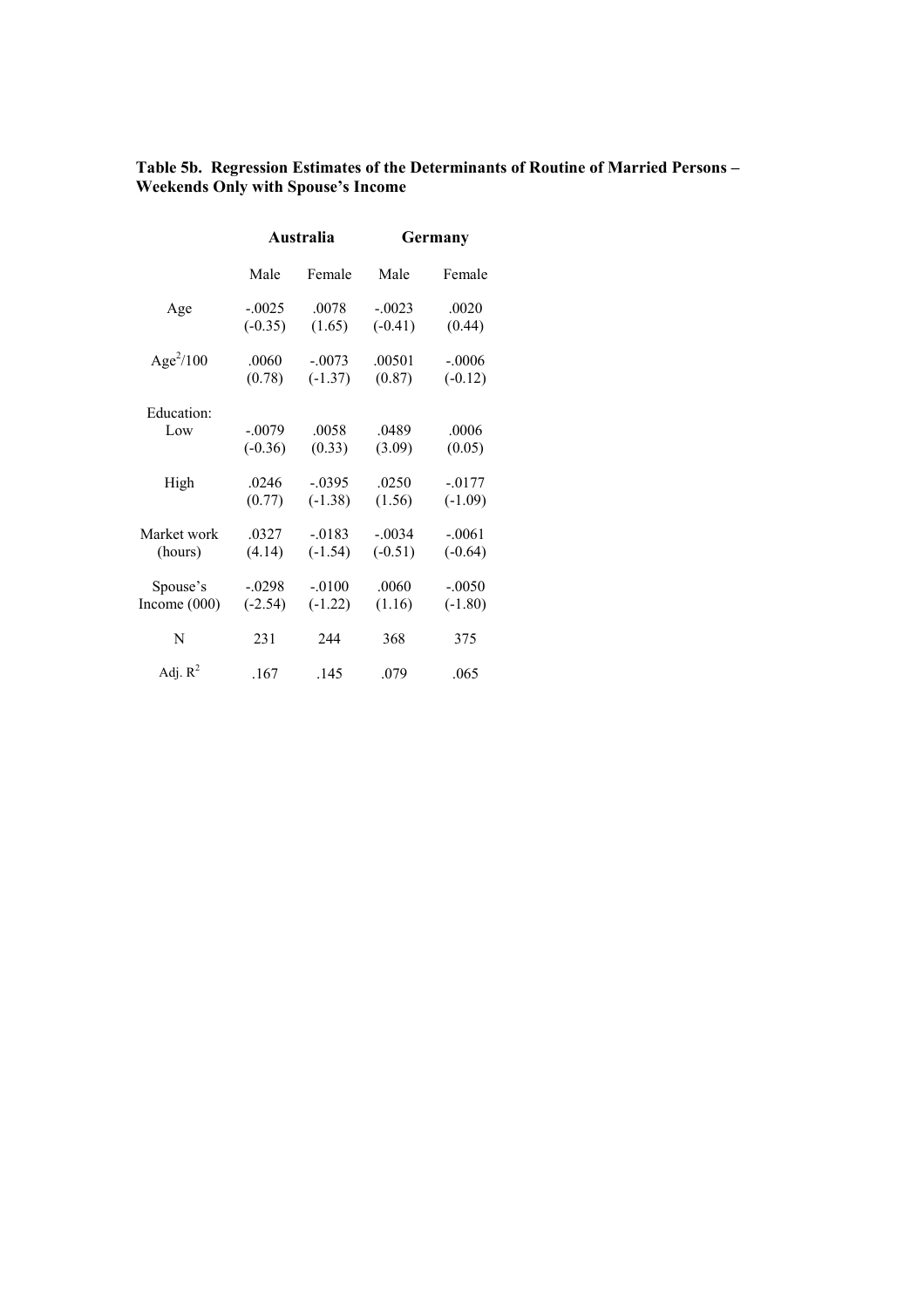| Table 6. Regression Estimates of the Determinants of Routine of Married Persons -- |
|------------------------------------------------------------------------------------|
| <b>Including Spouse's Characteristics</b>                                          |

|                        |           | Australia |           | Germany   |           | <b>United States</b> |
|------------------------|-----------|-----------|-----------|-----------|-----------|----------------------|
|                        | Male      | Female    | Male      | Female    | Male      | Female               |
| Education:             |           |           |           |           |           |                      |
| Low                    | .0145     | .0132     | .0113     | .0098     | .0154     | .0257                |
|                        | (1.66)    | (1.83)    | (1.76)    | (1.96)    | (0.34)    | (0.72)               |
| High                   | .0016     | .0003     | $-.0063$  | $-.0107$  | .0347     | .0197                |
|                        | (0.13)    | (0.02)    | $(-0.92)$ | $(-1.81)$ | (1.07)    | (0.67)               |
| Spouse's<br>Education: |           |           |           |           |           |                      |
| Low                    | .0143     | $-.0092$  | $-.0008$  | .0121     | .0650     | .0092                |
|                        | (1.61)    | $(-1.29)$ | $(-0.14)$ | (2.24)    | (1.33)    | (0.26)               |
| High                   | $-0.0123$ | $-0.0269$ | $-.0028$  | $-.0064$  | $-0116$   | $-0.0115$            |
|                        | $(-0.79)$ | $(-2.65)$ | $(-0.40)$ | $(-1.12)$ | $(-0.35)$ | $(-0.40)$            |
| Routine                | .328      | .213      | .351      | .252      | .386      | .187                 |
|                        | (10.71)   | (10.66)   | (16.47)   | (16.72)   | (2.93)    | (2.44)               |
| N                      | 1541      | 1541      | 2827      | 2891      | 102       | 118                  |
| Adj. $R^2$             | .397      | .314      | .522      | .296      | .132      | .095                 |

NOTE: Table 6 includes all the controls in Tables 4 plus the spouse's: Age, age-squared, and hours of weekday and weekend market work.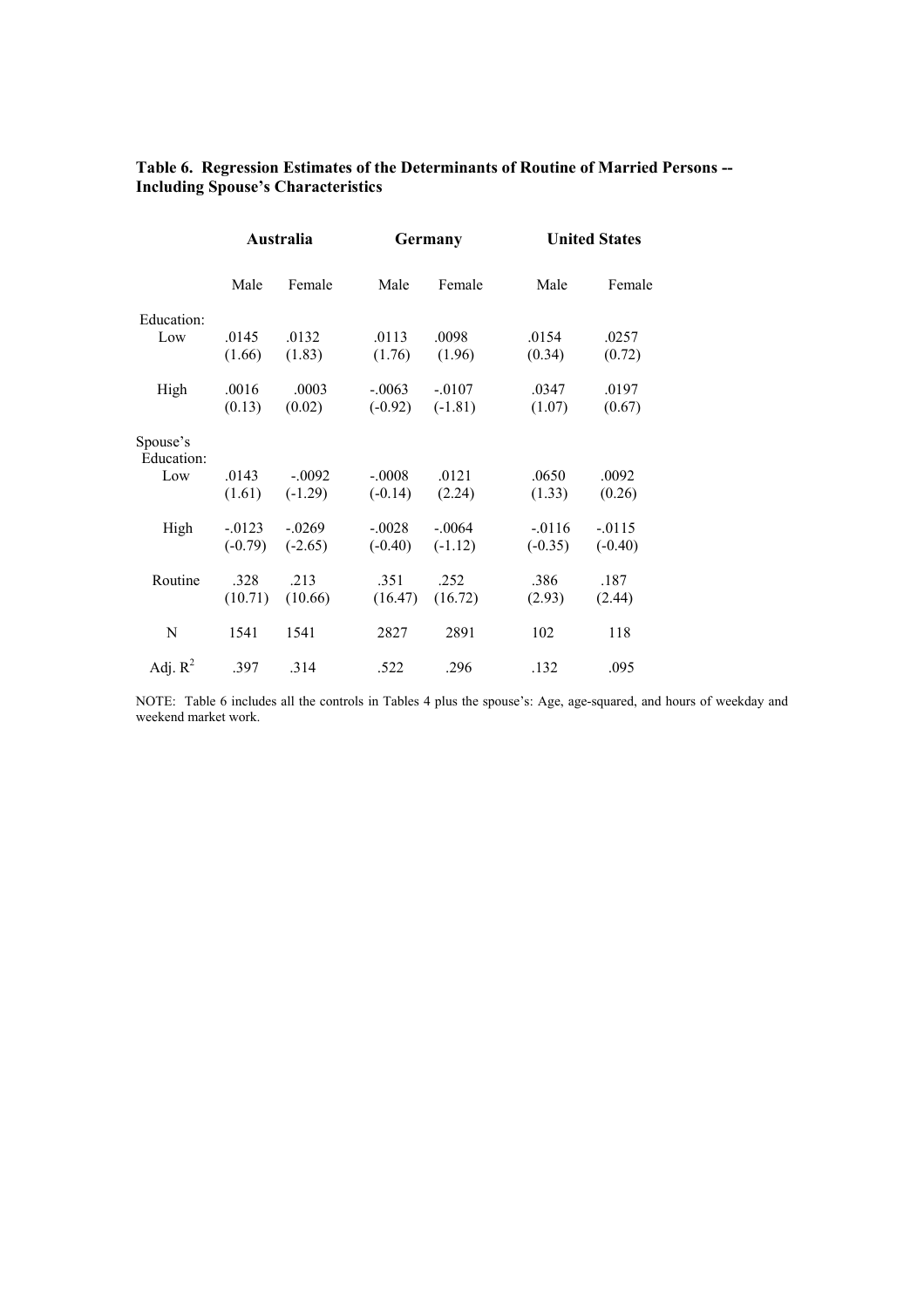**Table 7a. The Determinants of Alternative Definitions of Routine: Married Germans, Weekdays** 

| Male ( $N = 1773$ )                                          |                          |                       |                       |                   |                        |                        |            |
|--------------------------------------------------------------|--------------------------|-----------------------|-----------------------|-------------------|------------------------|------------------------|------------|
| Routine<br><b>Defined As</b>                                 | Other<br>Income<br>(000) | Age                   | Age <sup>2</sup> /100 | Education:<br>Low | Education:<br>High     | Market work<br>(hours) | Adj. $R^2$ |
| Pure leisure                                                 | .0012<br>(0.90)          | $-.0007$<br>$(-0.62)$ | .0012<br>(0.97)       | .0058<br>(1.77)   | $-.0071$<br>$(-2.10)$  | $-.0156$<br>$(-15.94)$ | .202       |
| Plus eating,<br>other personal                               | $-.0013$<br>$(-0.88)$    | $-.0008$<br>$(-0.64)$ | .0017<br>(1.20)       | .0068<br>(1.86)   | $-.0087$<br>$(-2.29)$  | $-.0157$<br>$(-14.34)$ | .203       |
| Plus sleep                                                   | $-.0034$<br>$(-1.62)$    | $-.0005$<br>$(-0.29)$ | .0020<br>(1.07)       | .0083<br>(1.63)   | $-.0089$<br>$(-1.70)$  | $-.0317$<br>$(-20.93)$ | .316       |
| "Fuzzy"<br>Routine                                           | $-.0038$<br>$(-1.13)$    | $-.0016$<br>$(-0.55)$ | .0034<br>(1.09)       | .0208<br>(2.52)   | $-0.0139$<br>$(-1.65)$ | .0530<br>(21.65)       | .246       |
| Female ( $N = 1815$ )<br><b>Routine</b><br><b>Defined As</b> | Other<br>Income<br>(000) | Age                   | Age <sup>2</sup> /100 | Education:<br>Low | Education:<br>High     | Market work<br>(hours) | Adj. $R^2$ |
| Pure leisure                                                 | $-.0080$<br>$(-1.14)$    | $-.0029$<br>$(-2.87)$ | .0031<br>(2.92)       | .0092<br>(3.14)   | .0004<br>(0.14)        | $-.0108$<br>$(-9.45)$  | .111       |
| Plus eating,<br>other personal                               | $-.0011$<br>$(-1.49)$    | $-.0033$<br>$(-3.00)$ | .0041<br>(3.46)       | .0086<br>(2.70)   | $-.0002$<br>$(-0.06)$  | $-.0113$<br>$(-9.06)$  | .133       |
| Plus sleep                                                   | $-.0029$<br>$(-2.78)$    | $-.0069$<br>$(-4.63)$ | .0082<br>(5.21)       | .0141<br>(3.28)   | .0029<br>(0.57)        | $-.0222$<br>$(-13.19)$ | .210       |

"Fuzzy" -.0059 -.0014 .0025 .0104 -.0135 .0288 .114

Routine (-3.62) (-0.58) (1.01) (1.53) (-1.69) (10.83)

NOTE: Tables 7 include all the controls in Tables 4.